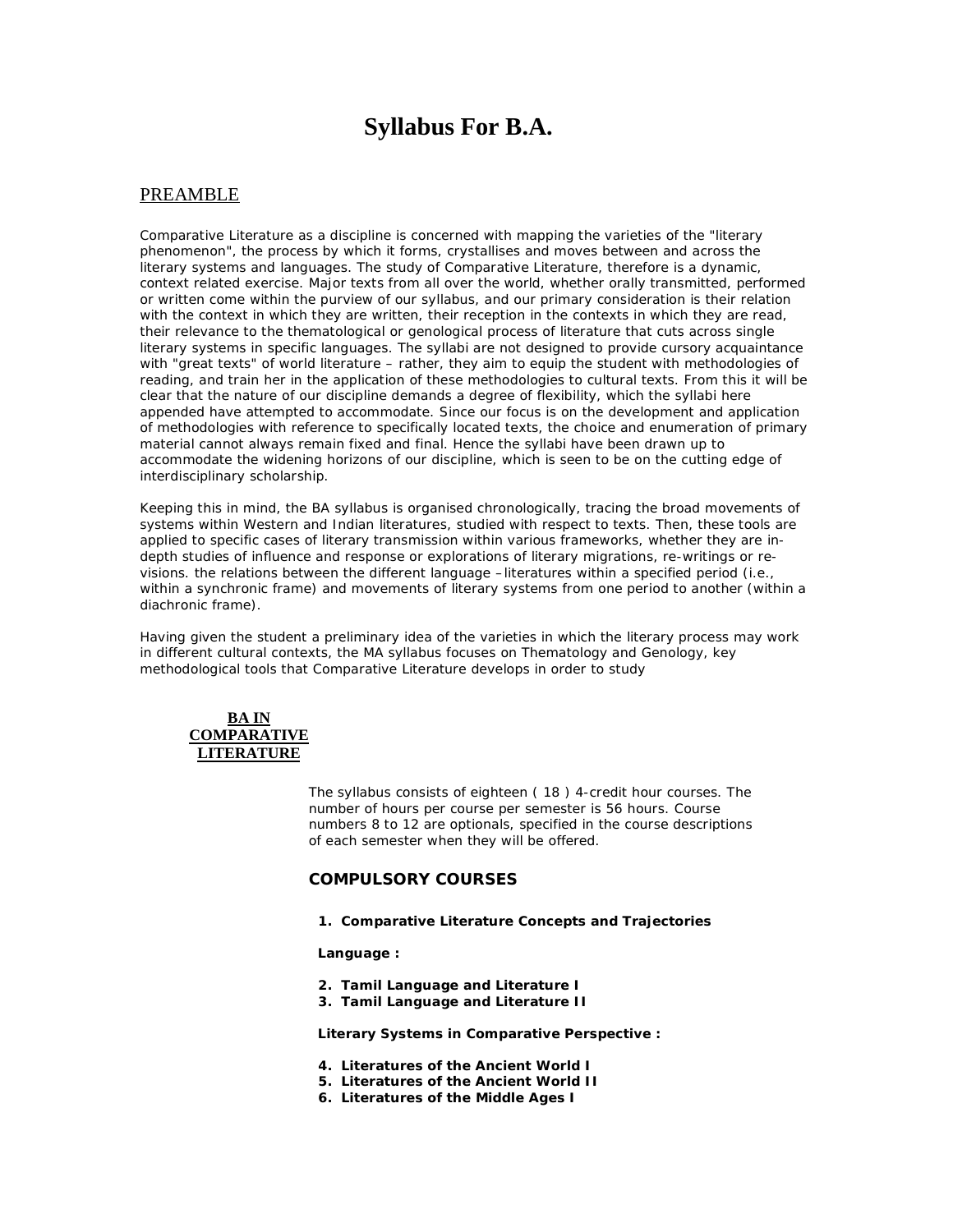- **7. Literatures of the Middle Ages II**
- **8. Literatures of the European Renaissance**
- **9. From Neoclassicism to Romanticism**
- **10. "Modernism" in Western Literatures**

*Indian Literatures through Comparative methodology:*

- **11. Sahityik Pratrigrahan o Bangla Sahitya I OR Literary Components in Bangla Literature, in Translation I**
- **12. Sahityik Pratigrahan o Bangla Sahitya II OR Literary Components in Bangla Literature, in Translation II**
- **13. Adhunik Bangla Sahitya I OR Modern Bangla Literature in Translation I**
- **14. Adhunik Bangla Sahitya II OR Modern Bangla Literature in Translation II**
- **15. Comparative Modern Indian Literature I**
- **16. Comparative Modern Indian Literature II**

## **OPTIONAL COURSES**

- **17. Journey through Indian and Western Thought**
- **18. Literatures of Contact**
- **19. Comparative Cultural Studies**
- **20. Literature and the Other Arts**

### **COURSE DESCRIPTIONS**

The syllabus given below includes a number of authors/texts. The actual number of texts to be taught and the names of specific texts and authors will be announced by the Course Co-coordinators to each batch separately at the beginning of the semester.

# **COMPULSORY COURSES**

### **1. Concepts and Trajectories of Comparative Literature ( Comparative Literature Concepts and Trajectories) (CL/UG/2.3)**

This course will provide a very general history of the development of Comparative Literature and literary concepts and will illustrate the various issues that were foregrounded at particular points of time with reference to texts.

### **2&3. Language and Literature, I & II ( CL/UG/3.1 & CL/UG/6.1 )**

We plan to offer various Indian languages and literatures as possible options for these courses, but at present, these courses will focus on the language and literature of Tamil

### **Course I {Tamil (CL/UG 3.1)}**

The aim of the course is to teach the basics of Tamil, which is the oldest living language in the world, to non-Tamil learners and to equip them to appreciate modern Tamil literary texts.

**Course II { Tamil( CL/UG 6.1)}**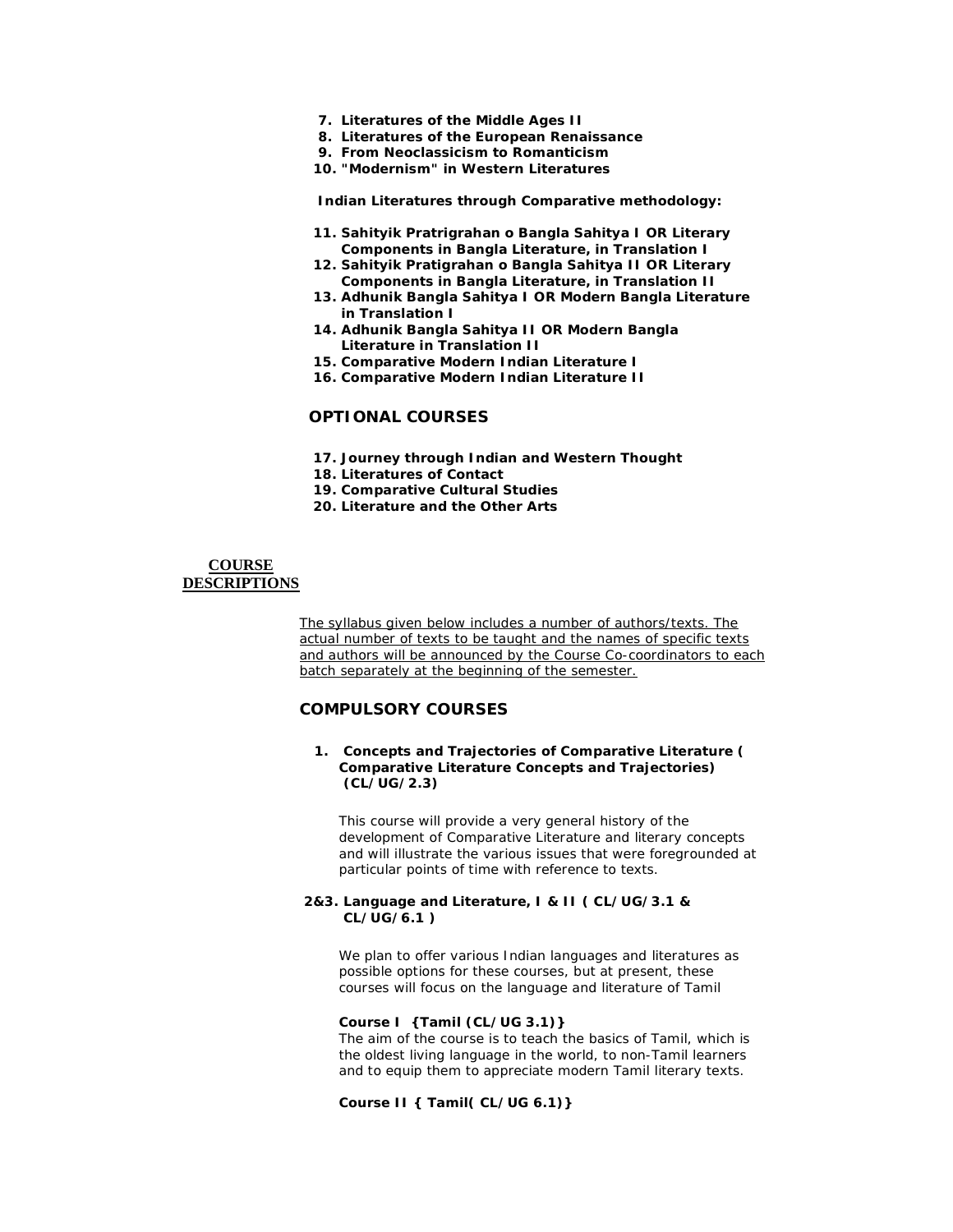This course is designed to initiate the learner into a comprehensive sampling of representative Tamil texts of the 20<sup>th</sup> century.

- **4. Literatures of the Ancient World I ( CL/UG/1.1 )**
- **5. Literatures of the Ancient World II ( CL/UG/1.2 )**
- **6. Literatures of the Middle Ages I ( CL/UG/2.1 )**
- **7. Literatures of the Middle Ages II ( CL/UG/2.2 )**
- **8. Literatures of the European Renaissance ( CL/UG/3.2 )**
- **9. From Neoclassicism to Romanticism ( CL/UG/4.1 )**
- **10. "Modernism" in Western Literatures ( CL/UG/5.3 )**

The next seven courses, numbers 4 to 10, are grouped under the heading **Literary Systems in Comparative Perspective.** These papers have been conceived of as a comparative view of Western literature from their formulative moments in contact with other cultures, to the 19<sup>th</sup> century. There is also in their framing, an attempt to chart the chronological development of genres in this set of papers as a whole, and to give a synchronic picture of literary ages across the western world.

Course numbers **9 to 14 are designed to facilitate the study of Indian Literatures through Comparative methodology.** The current syllabus offers a set of courses with Bangla literature as base, in the original or in translation, and studies the process of formation of the literary system through intra-Indian literary contact.

### **9. Sahityik Pratrigrahan o Bangla Sahitya I ( CL/UG/3.3a )**

 *Orientation of the Orientation of the Orientation of the Orientation of the Orientation of the Orientation of the Orientation of the Orientation of the Orientation of the Orientation of the Orientation of the Orientatio* **Literary Components in Bangla Literature, in Translation I ( CL/UG/3.3b )**

#### **10. Sahityik Pratigrahan o Bangla Sahitya II ( CL/UG/4.2a )**

### **Or Or Or Literary Components in Bangla Literature, in Translation II ( CL/UG/4.2b )**

The aim of these courses is to study how certain ideas, motifs formal techniques etc. belonging to earlier traditions are carried forward and also undergo mutations in later Indian literary-linguistic contexts.

**11. Adhunik Bangla Sahitya I ( CL/UG/ 5.2a ) Oriented States (States)** 

> **Modern Bangla Literature in Translation I ( CL/UG/ 5.2b )**

#### **12. Adhunik Bangla Sahitya II ( CL/UG/ 6.2a ) Oriented States (States)**

**Modern Bangla Literature in Translation II ( CL/UG/ 6.2b )**

Courses 11 and 12 deal with Bangla literature covering 19<sup>th</sup> and  $20<sup>th</sup>$  centuries. Students are required to read the texts in the original. There will be an alternative to each of these courses in which the Bangla texts will be taught through English translation.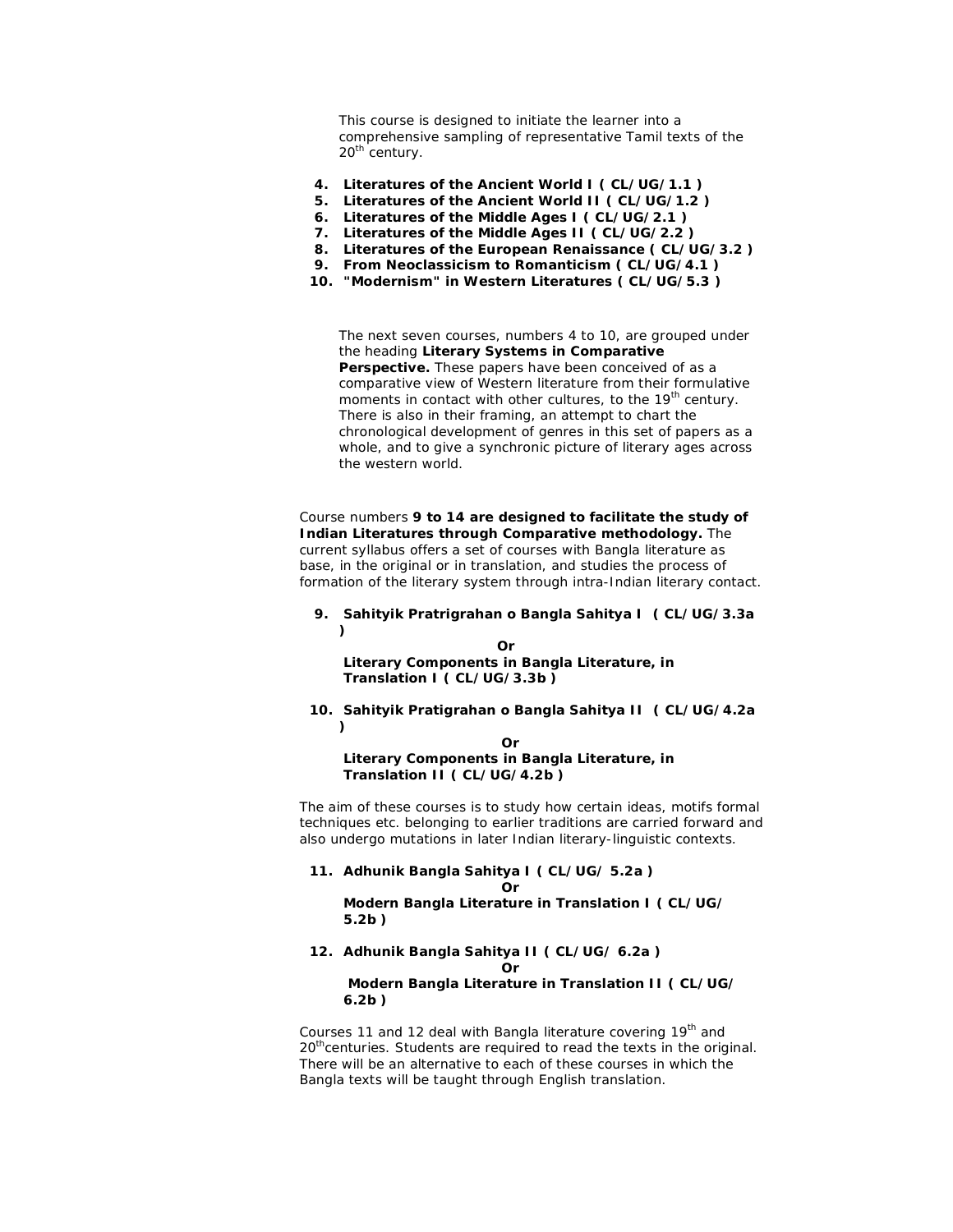- **13. Comparative Modern Indian Literature I ( CL/UG/5.1 )**
- **14. Comparative Modern Indian Literature II ( CL/UG/6.3 )**

# **Optional Courses**

### **15. Journey through Western and Indian Thought (CL/UG/6.4)**

This course aims to offer the student a base in western and Indian thought in order to facilitate the reading of literary texts.

## **16. Literatures of Contact (CL/UG/5.4)**

This course aims to introduce the student to the literary dynamics of cultures in contact- to trace and understand the flows and re inscriptions of theme and genre from one nesting culture to another, and the effects/ consequence of these.

# **17. Literature and Other Arts (CL/UG/6.5)**

The mutual illumination of literature and the other arts has been a constant feature in the history of cultures. There are instances of direct transpositions, mutations in indigenous forms due to contact, the emergence of relatively novel modes of expression as well. This course aims to address the relationship between literature and the other arts in there variations.

## **18. Comparative Cultural Studies (CL/UG/5.5)**

The aim of this course is to introduce students to the key concepts and phases in cultural studies, and to develop a comparative approach to the study of culture and intercultural contact

**It is to be noted that the sequence in which the above courses are offered in any given academic year is decided internally in the Department and notified at the beginning of that particular session. All courses listed will be offered in the course of the three years leading up to the bachelor's degree. The student has the choice of options offered subject to registration for the option chosen within the date notified by the Department.**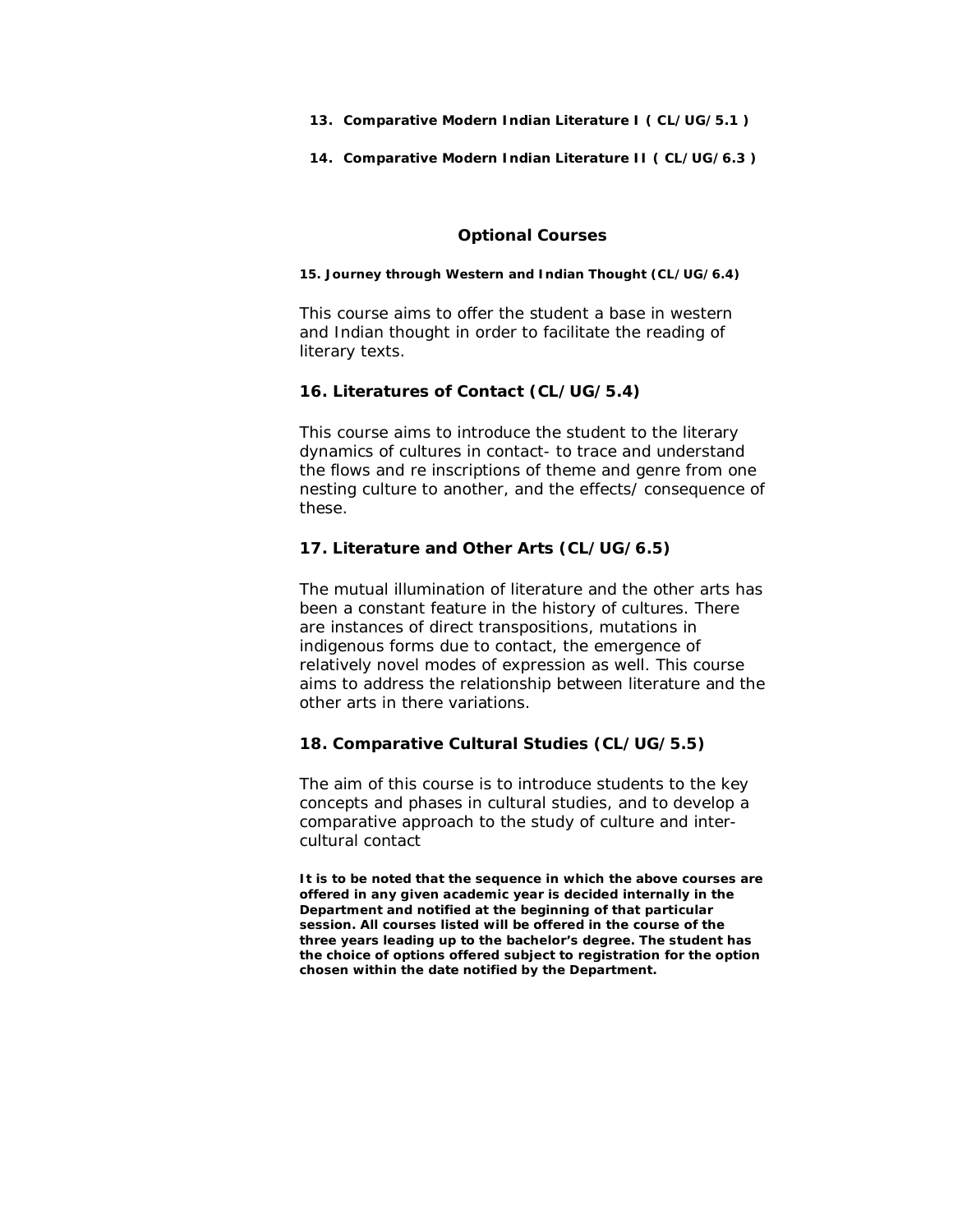## **BA : SEMESTER 1**

## **Course 1.1**

### **Literature of the Ancient World I**

- 1. a) Vedic Hymns (selections)
	- b) Upanisad-1
	- c) Srimadbhagavadgita (selections)
- 2. Valmiki: Ramayana (selections)
- 3. Mahabharata
- 4. Dhammapada (selections)
- 5. Sangam Poetry (selections)
- 6. Srimadbhagabat / Visnupuran

### **Course 1.2**

### **Literatures of the Ancient World II**

- 1. *The Odyssey* (Selections)
- 2. Aeschylus/Sophocles (1 play)
- 3. Plautus (1 play)
- 4. Sappho, Catullus, Horace, Pindar ( Selected poems)
- 5. Apeulius *(The Golden Ass)* Selections
- 6. The Flood episode from The Old Testament, Gilgamesh,*Metamorphoses*

## SUGGESTED READINGS

- 1. *The Classic Theatre*, Bentley
- 2. *Greek Poetry from Homer to Sepheris*, Trypanis
- 3. *The Illiad*, a Commentary, Vol. I, Bk 1-4, G. S. Kirk
- 4. *Ancient Greek Literature*, K.J. Dover
- 5. *Ancient Comedy*, Dana F. Sutton
- 6. *A History of Greek Literature*, Moses Hadas
- 7. *Greek Poetry*, F.L.Lucas

**BA : SEMESTER 2**

**Course 2.1**

### **Literature of the Middle Ages I**

- 1. Sudrak: Mrchhakatikam
- 2. Kalidasa: Abhijnanasakuntalam
- 3. Sringarasataka
- 4. Silappathikaram / Thirukkaural / Manimekalei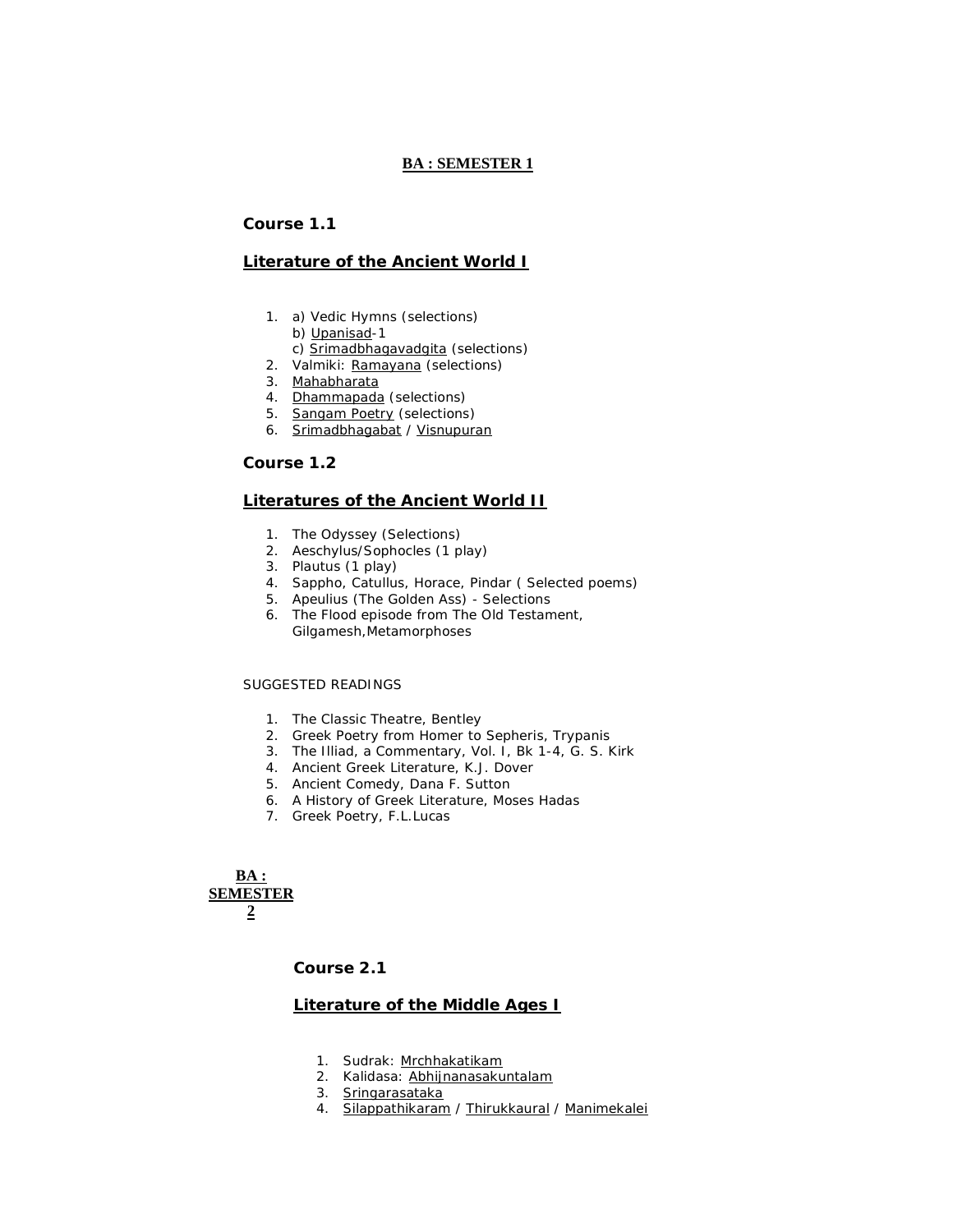- 5. a) Kamban: Ramayana (selections) b) Tulsidas: Ramcharitmanas (selections)
- 6. Poetry: Nayanmars, Alwars, Virasaiva, Warkari, Khasru, Nanakpanth, Kabirpanth Sant and Bhakti Poetry (selections)

## **Course 2.2**

## **Literatures of the Middle Ages II**

- 1. Perceval/Tristan and Isolde/Romance of the Rose/ Aucassion Nicollette
- 2. Dante: The Divine Comedy, Bk I, 2 episodes
- 3. Troubadour and Minnesang poetry Selected poems
- 4. Petrarch, Ronsard, Villon, Medieval English lyrics Selected poems
- 5. Firdausi: Shahnama (selections)
- 6. Persian and Arabic poetry: selections from court poetry and Sufi lyrics : Selected poems
- 7. Tales from *Arabian Nights*, Boccaccio and Chaucer.

### RECOMMENDED READING

| W.P.Ker    | Epic and Romance                        |
|------------|-----------------------------------------|
| Curtius    | European Literature and the Middle Ages |
| Huizinga   | The Waning of the Middle Ages           |
| C.S. Lewis | Allegory of Love                        |

## **Course 2.3**

### **Comparative Literature: Concepts and Trajectories**

The first section of this course will provide an introduction to literary concepts with special reference to Comparative Literature. The second section will present a general history of the development of Comparative Literature and will illustrate the various issues that were foregrounded at particular points of time with reference to texts.

### Section I - Concepts

Suggested Readings : S. Mukherji Dictionary of Indian Literature, Fowler Dictionary of Literary Terms, J.D. Shipley Dictionary of World Literature, M.H. Abrams : Dictionary of Literary Terms, Raymond Williams : Keywords, S.K.De Sanskrit Poetics.

### Section II - Trajectories

The first part of this section will consist of essays on the themes outlined below. The second section will illustrate these themes through a text.

Essay1- Early History (France) Essay2- Early History( United States) Essay3- Alternative perspectives Essay4- The Indian Point of View Text- Jamaica Kincaid or Rabindranath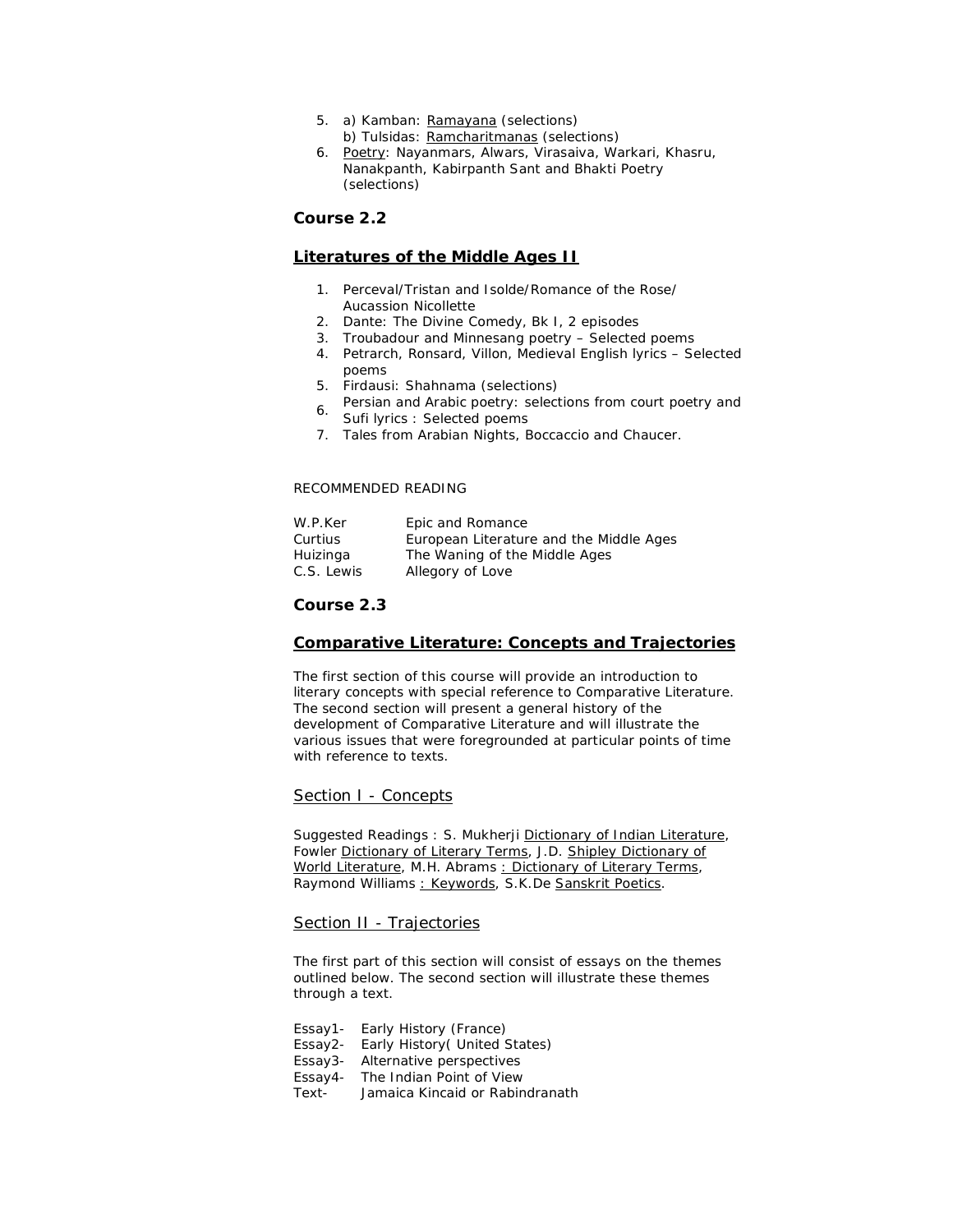SUGGESTED READINGS:

Susan Basnett, Comparative Literature: A Critical Introduction.Oxford : Blackwell, 1993. Ulrich Weisstein, Comparative Literature and Literary Theory, Bloomington, Indiana University Press, 1963 Charles Bernheimer ed. Comparative Literature in the Age of Multiculturalism, Baltimore : Johns Hopkins, 1995, Amiya Dev, The Idea of Comparative Literature In India, Calcutta, Papyrus, 1984, Swapan Majumdar, Comparative Literature : Indian Dimensions, Calcutta, Papyrus, 1987, Rene Wellek and Austin Warren, Theory of Literature, New York, Harvest, 1968.

## **BA : SEMESTER 3**

**Course 3.1**

# **Language I (Tamil)**

- 1. Consonants and vowels
- 2. Parts of speech (nouns, pronouns, verbs, adjectives, adverbs etc)
- 3. Vocabulary (names of objects, fruits, flowers, places, colors, time, months, parts of body, relationships etc)
- 4. Translation of sentences from English to Tamil and vice versa.

## **Course 3.2**

## **Literatures of the Renaissance in Europe**

- 1. Shakespeare (1 play)
- 2. Machiavelli *The Prince*
- 3. Montaigne/Bacon (1 essay)
- 4. Rabelais *Gargantua and Pantagruel* (Selections)
- 5. *Lazarillo de Tormes*
- 6. Elizabethan & Metaphysical poetry (Selected poems)

### RECOMMENDED READING

 Buckhart, Civilization of the Renaissance in Italy Pater, The Renaissance Fergusson ed. Renaissance; 6 essays A.Von Martin, Sociology of the Renaissance Renaissance reader - Vintage Publication

## **Curse 3.3a**

# **পাঠƠম ১১ এ**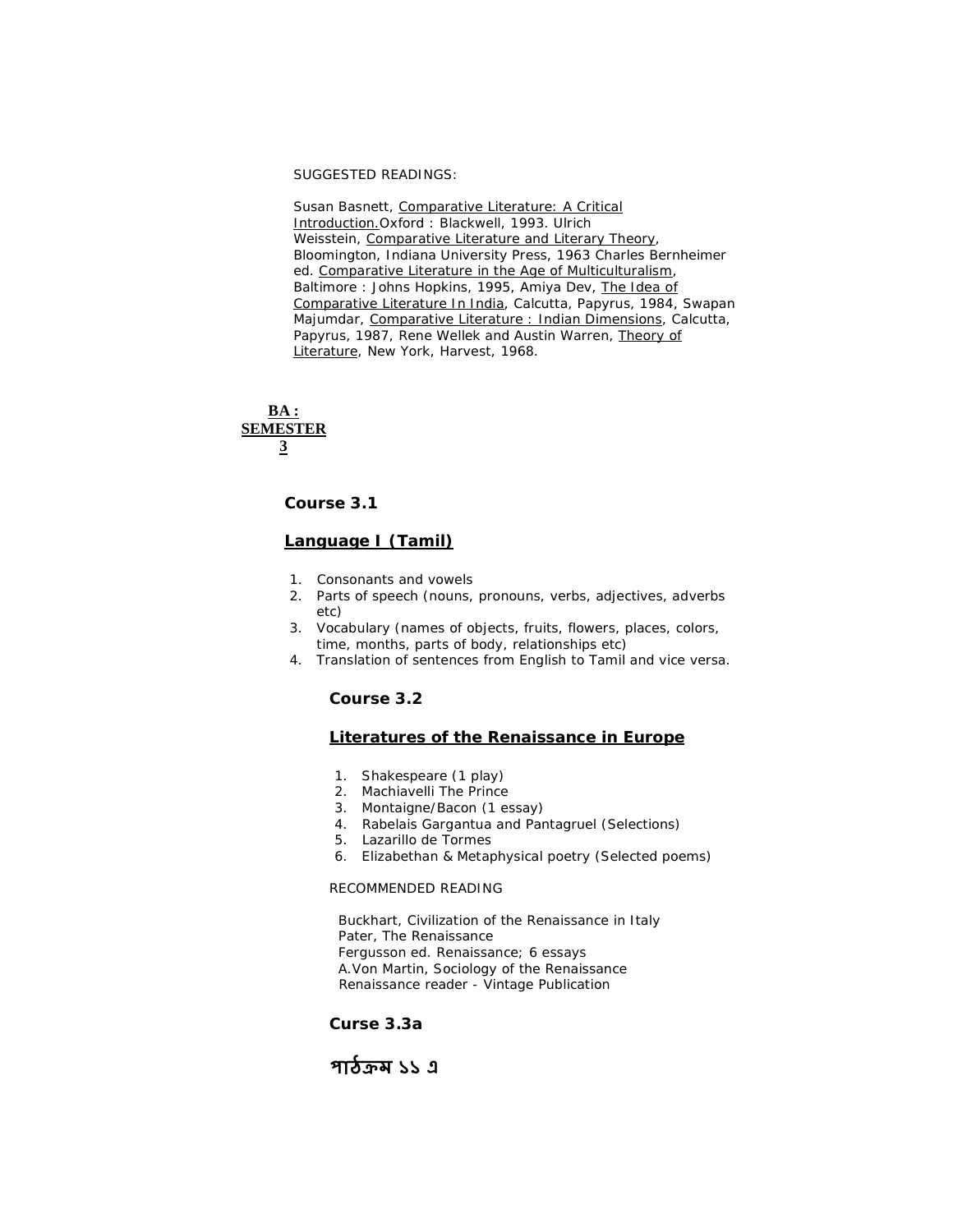# সাহিত্যিক প্ৰতিগ্ৰহণ ও বাংলা সাহিত্য ১

# **সািহিতƟক Ƶিতƣহণ ও বাংলা সািহতƟ ১**

```
১। শ্ৰুতি ঐতিহ্য
ক) রবীন্দ্র ও রবীন্দ্রোত্তর কবিতায় উপনিষদের প্রতিসরণ(নির্বাচন)
খ) গীতা (সংকলন)
২। বৌদ্ধ-জৈন ঐতিহ্য ( নিৰ্বাচিত অংশ) [ ক ও যে কোনও ১ টি
]
ক) চৰ্যাপদ (৫ টি নিৰ্বাচিত পদ)
খ) বেনের মেয়ে ঃ হরপ্রসাদ শাস্ত্রী
গ) কথা / চণ্ডালিকা /শ্যামা ঃ রবীন্দ্রনাথ
৩। অ) বাল্মিকি রামায়ণ ( প্রাসাঙ্গিক অংশ) [ ক ও যে কোনও ১
টি ৷
ক) কৃত্তিবাসী রামায়ণ (অংশ )
    চন্দ্রাবতী রামায়ণ (অংশ)
খ) মেঘনাদবধ কাব্য (অংশ ) ঃ মাইকেল মধুসূদন দত্ত
                 লক্ষ্মণের শক্তিশেল ঃ সুকুমার রায়
গ) 'ভারতবমে ইতিহাসের ধারা' ঃ রবীন্দ্রনাথ
ঘ) তপ˰ী ও তরিǩণী ◌ঃ বুȝেদব বসু
ঙ) মারীচ সংবাদ ঃ অরুণ মুথোপাধ্যায়
অথবা,
৩। অ) ব্যাস মহাভারত ( প্রাসাঙ্গিক অংশ) [ ক ও যে কোনও ১ টি
]
ক) কাশীরাম দােসর মহাভারত (অংশ )
খ) মহাভারতের আখ্যান-আশ্রিত কবিতা ঃ
```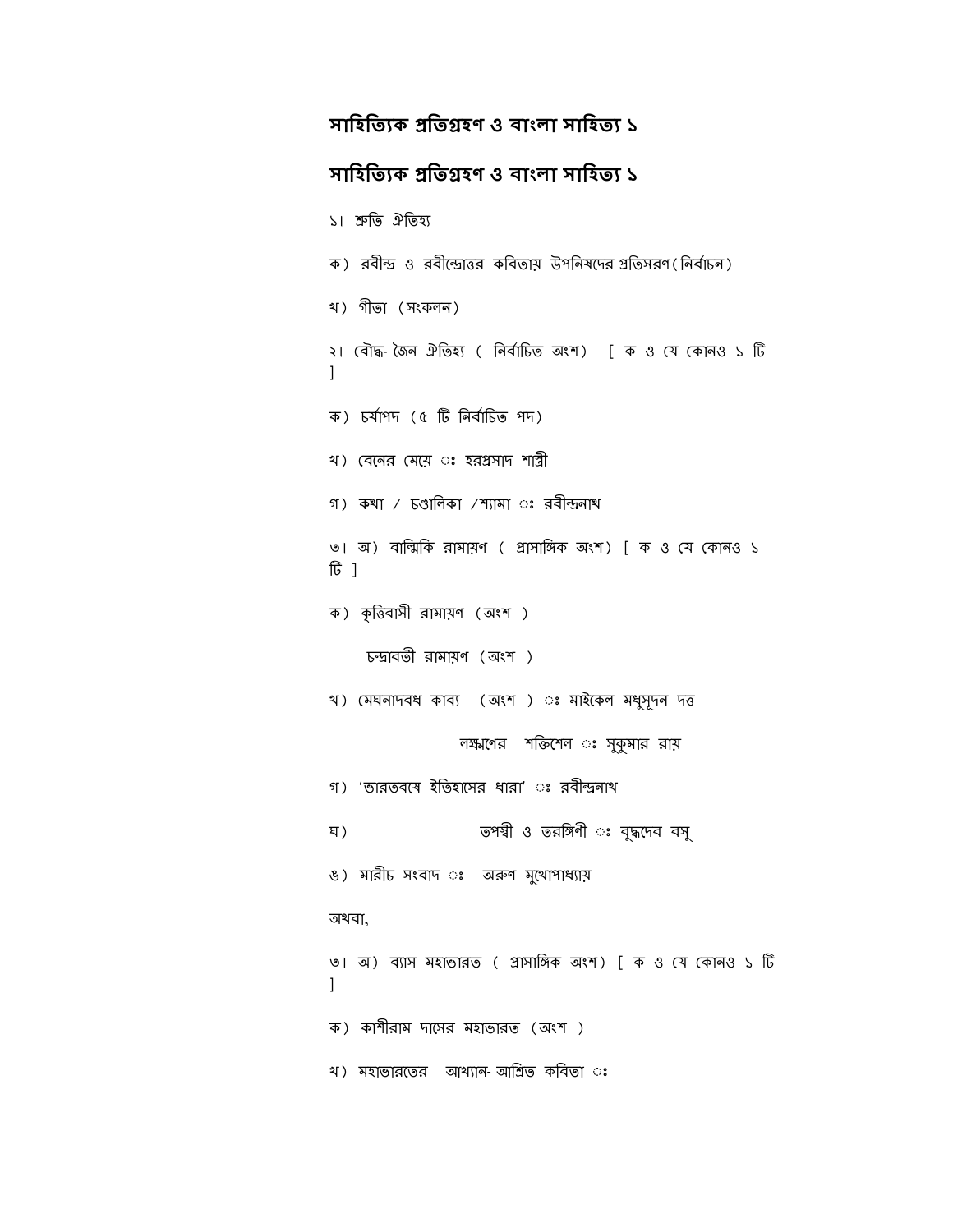```
১) বীরাঙ্গনা কাব্য ঃ মাইকেল মধুসূদন দত্ত ( ১ টি)
   বৈবতক / কুরুক্ষেত্র / ঃ নবীন চন্দ্র (সন (অংশ র
অথবা,
জনা / পান্ডবের অজাতবাশ ঃ গিরীশ চন্দ্র ঘোষ
২) ' গান্ধারীর আবেদন' / 'কণকুন্তী সংবাদ' ঃ রবীন্দ্রনাথ
গ) রবীȰ-পরবরতী ৩ Dž কিবতা 
৪। অ) পৌরাণিক ধারা ঃ বৈষ্ণব
গ্ৰীমদ্ভাগবত (অংশ)
      ক) গ্ৰীকৃষ্ণকীৰ্তন (অংশ)
খ) বৈষ্ণব পদাবলী (চয়ন)
গ) ' রাধা Ƶসǩ' (সংকলন)
অথবা,
৪।অ) পৌরাণিক ধারা ঃ শাক্ত- শৈব ঃ [ ক ও যে কোনো ১ টি]
চȉী (অংশ)
ক) কবিকঙ্কণ চণ্ডী ঃ কবিকঙ্কন মুকুন্দরাম / মনসামঙ্গল ঃ
কেতকাদাস ক্ষেমানন্দ
খ) রামƵসাদ, কমলাকাȭ (চয়ন)
গ) 'মাতৃ' প্ৰসঙ্গ ঃ আধুনিক পৰ্ব (চয়ন)
ঘ) ' দেবী' ঃ প্রভাতকুমার মুথোপাধ্যায়
      'দেবী' ঃ সত্যজিত রায় ( চিত্রনাট্য)
OR
```
# **Course 3.3b Indian Literary Components I**

1. The Sruti Tradition

a. Bangla poems: tagorean & Post Tagorean Poems with Upanishadic allusions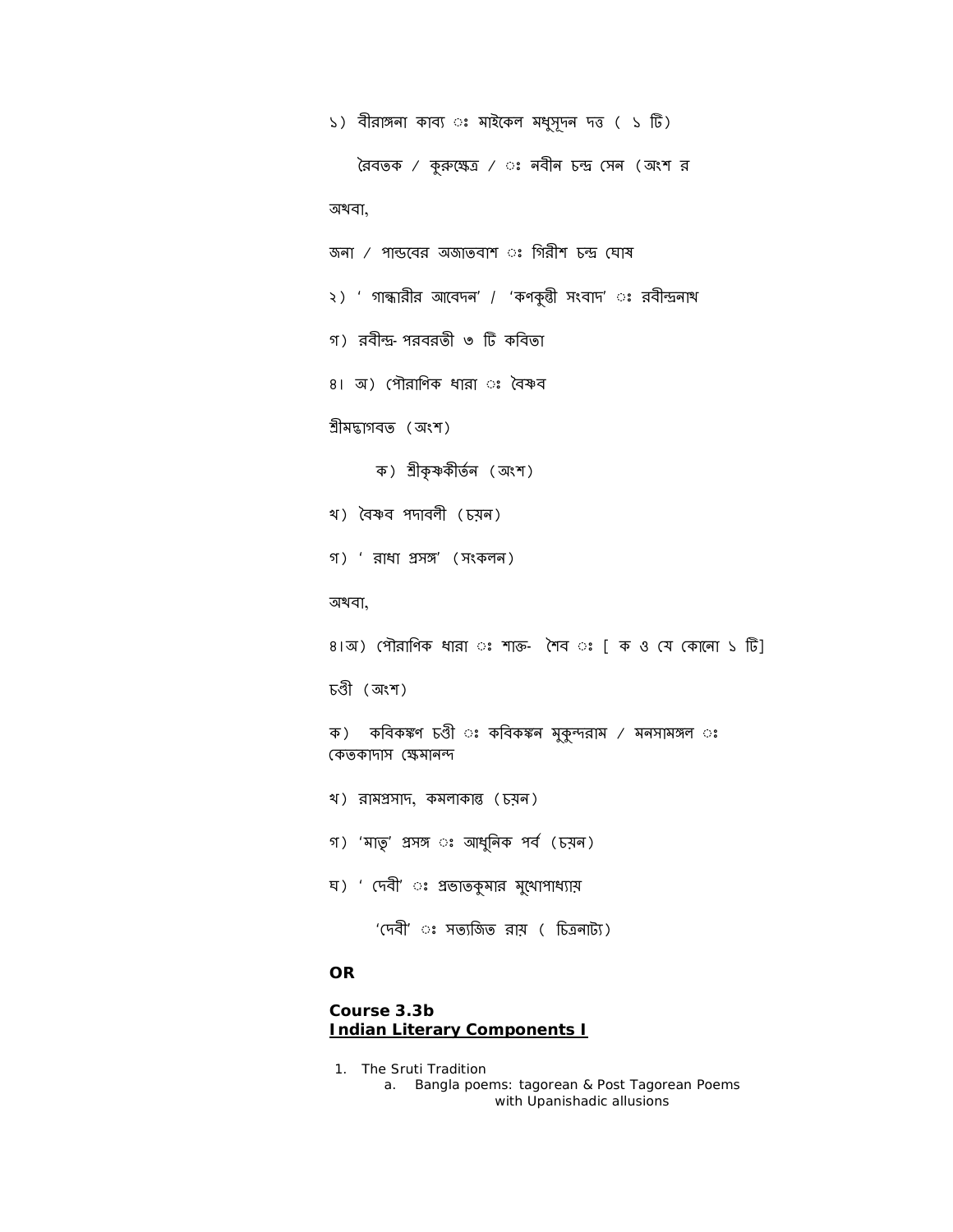- b. Selections of writings relating to the *Gita*
- 2. The Ramayana
	- a. *Krittivasa Ramayana* (Selections)
	- b. *Slaying of Meghnad* (C.B.Seely)
	- c. *The Visions of India's History* Rabindranath Tagore
	- d. *Marich the legend* Arun Kumar Mukhopadhyay
- 3. The Mahabharata
	- a. *Mahabharata*:Kasiram Das (Selections)
	- b. *Heroic Epistles*: Madhusudan Dutt (1 epistle)
	- c. *Raibakata,Kurukshetra* (Selections)/ Girish Ghosh: Jana/Pandava in Exile
	- d. Rabindranath- *Gandhari's Prayer/KarnaKunti*
	- e. The post Tagorean poems with themes from the Mahabharata
		-
- 4. The Buddhist-Jain Tradition
	- a. The Caryapada b. Rabindranath- *Chandalika/Shyama*
- 5. The Puranas : Vaishnavism
	- a. *Srikrishnakirtana* (Selections)
		- b. *In Praise of Krishna*
		- c. *Poems on 'Radha'*
- 6. The Puranas : Shaivism/Shakta
	- a. *Sri Sri Candi*
	- b. Edward C. Dimock (Jr)- *Thief of Love* (Selections)
	- c. E.J.Thomson: *Bengali religious Lyrics*(Satka)/
		- C.B.Seely
	- d. Poems on the themes of 'The Mother' (Selections)
	- e. Prabhat Kumar Mukherjee: *Debi*
	- f. Satyajit Ray:*Debi* (Film Script)

**BA : SEMESTER 4**

**Course 4.1**

### **From Neoclassicism to Romanticism in Europe**

- 1. Corneille/Racine (1 play)
- 2. Moliere (1 play)
- 3. Voltaire ( 1 tale)
- 4. Swift/Defoe (1text) **5.** Romantic poetry in Europe ( Selected poems) Wordsworth, Coleridge, Shelley, Keats, Byron,
- 5. Goethe, Schiller, Heine, Holderlin, Novalis, Lamartine, Leconte de Lisle, Hugo, Musset, Vigny, Giacomo Leopardi, Tommaso, Grossi
- 6. Romantic novel (Goethe & Chateaubriand 1 novel each)

### RECOMMENDED READING

Making of European Modernity/ Neo-Classicism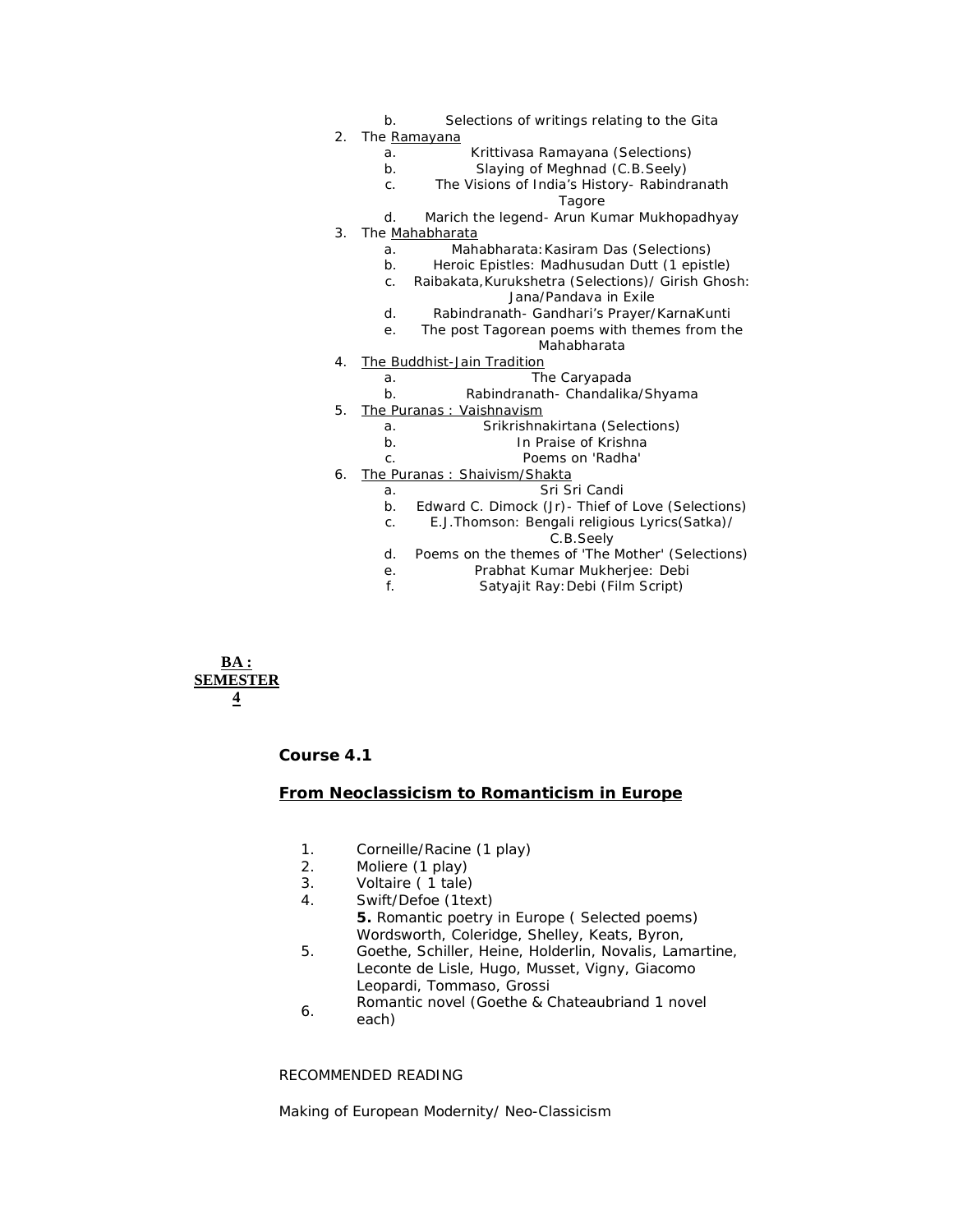| <b>Gilbert Highett</b>              | Classical Tradition                |
|-------------------------------------|------------------------------------|
|                                     | European thought in the Eighteenth |
|                                     | Century                            |
| The European Mind                   |                                    |
| W.Jackson Bede                      | From Classicism to Romanticism     |
| Lucien Goldmann                     | The Philosophy of Enlightenment    |
| Cassider                            | The Philosophy of Enlightenment    |
| Mario Praz                          | The Romantic Agony                 |
| Maurice Bowra                       | The Romantic Imagination           |
| Nabaneeta Dev Sen Romantic Ishtehar |                                    |
| Ray Pascal                          | German Sturm und Drang             |

# **Course 4.2a Sahityik Pratigrahan o Bangla Sahitya II**

- ১। অভিজ্ঞানশকুল্তনম (প্ৰাসঙ্গিক অংশ)ঃ [ক ও যে কোনো ১টি]
- ক) 'মিরান্দা, শকুন্তলা, দেসদিমোনা বঙ্কিম চন্দ্র

'শকুন্তলা' ( প্রাচীন সাহিত্য)ঃ রবীন্দ্রনাথ

খ) 'শকুন্তলা'ঃ বিদ্যাসাগর (অংশ)

'শকুন্তলা'ঃ অবনীন্দ্ৰনাথ (অংশ)

- গ) কোমল গান্ধারঃ ঋত্বিককুমার ঘটক (চিত্রনাট্য, অংশ)
- ২।অ) বাংস্যায়ন ঃ কামসূত্রম (প্রাসঙ্গিক অংশ)[ক ও যে কোনো ১ টি]

বিলহণ ঃ চৌরপঞ্চাশিকা (প্রাসঙ্গিক অংশ)

- ক) গীতগোবিন্দম (অংশ)ঃ জয়দেব
- খ) বিদ্যাসুন্দর ঃ ভারতচন্দ্র
- গ) বিদ্যাসুন্দর ঃ রামপ্রসাদ

## অথবা,

- ২।আ) বীরগাথা :[ ক ও যে কোনো ১ টি]
- ক) দুর্গেশনন্দিনীঃ বঙ্কিমচন্দ্র/ রাজপুত জীবনসন্ধ্যা বা মহারাষ্ট্র জীবন

প্রভাতঃ রমেশচন্দ্র দত্ত

```
খ) পলাশীর যুদ্ধঃ নবীনচন্দ্র সেন
```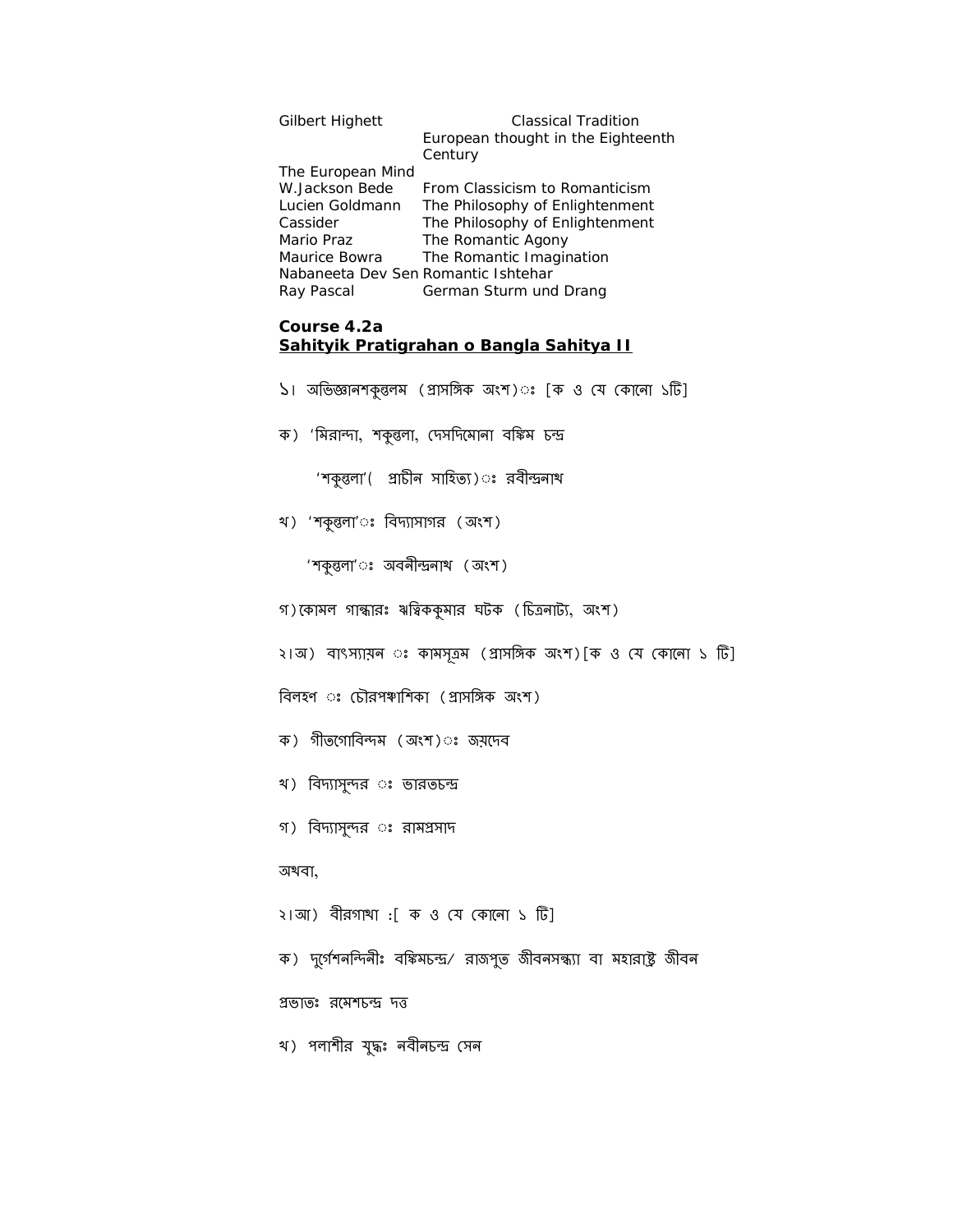| গ) প্র বন্ধ-১ টি ( দৃষ্টান্ত ঃ 'বাঙালির বাহুবল'-বঙ্কিমচন্দ্র)              |
|----------------------------------------------------------------------------|
| বঙ্কিমচন্দ্র/ রামেন্দ্রসুন্দর ত্রিবেদী/ সরলা দেবী চৌধুরাণী                 |
| গল্পগুচ্ছ- ১টি গল্প/ রবীন্দ্রনাথ ঠাকুর                                     |
| (দৃষ্টান্ত ঃ 'জয়পরাজয়, রীতিমতো নভেল, মহামায়া, কাবুলিওয়ালা)             |
| ৩। ইসলামি ধারা [যে কোনো ১টি একক]                                           |
| ক) বিষাদ সিন্ধু ঃ মীর মোশারফ হোসেন (অংশ)                                   |
| মহাম্মশান ঃ কায়কোবাদ (অংশ)                                                |
| থ) পদুমাবত্ ঃ মালিক মুহম্মদ জয়সী (প্ৰাসঙ্গিক অংশ)                         |
| পদ্মাবতী ঃ আলাওল (প্রাসঙ্গিক অংসশ)                                         |
| গ) প্রতাপাদিত্য ঃ দ্বিজেন্দ্রলাল রায়/ প্রতাপাদিত্যঃ অক্ষয় কুমার মৈত্রেয় |
| বউ ঠাকুরানীর হাট-এর ভূমিকা ঃ রবীন্দ্রনাথ                                   |
| ৪। অ) লোকধারা [ ক ও যে কোনো ১ টি]                                          |
| ক) ময়মনসিংহ গীতিকা (অংশ)                                                  |
| খ) ঠাকুরমার ঝুলি (অংশ)                                                     |
| গ)ব্রতকথা (নির্বাচিত)                                                      |
| ঘ) ছড়া (চয়ন)                                                             |
| ন) লোকগীতি (চয়ন)                                                          |
| অখবা,                                                                      |
| 8। অ) তত্ব (প্ৰাসঙ্গিক অংশ)                                                |
| ক) কৃষ্ণদাস কবিরাজ ঃ চৈতন্য চরিতামৃত (অংশ)                                 |
| খ) নিৰ্বাচন                                                                |
| সহায়ক গ্ৰন্থতালিকা ঃ                                                      |

১)প্রাচীন ভারতীয় সাহিত্যে বাঙ্গালির উত্তরাধিকার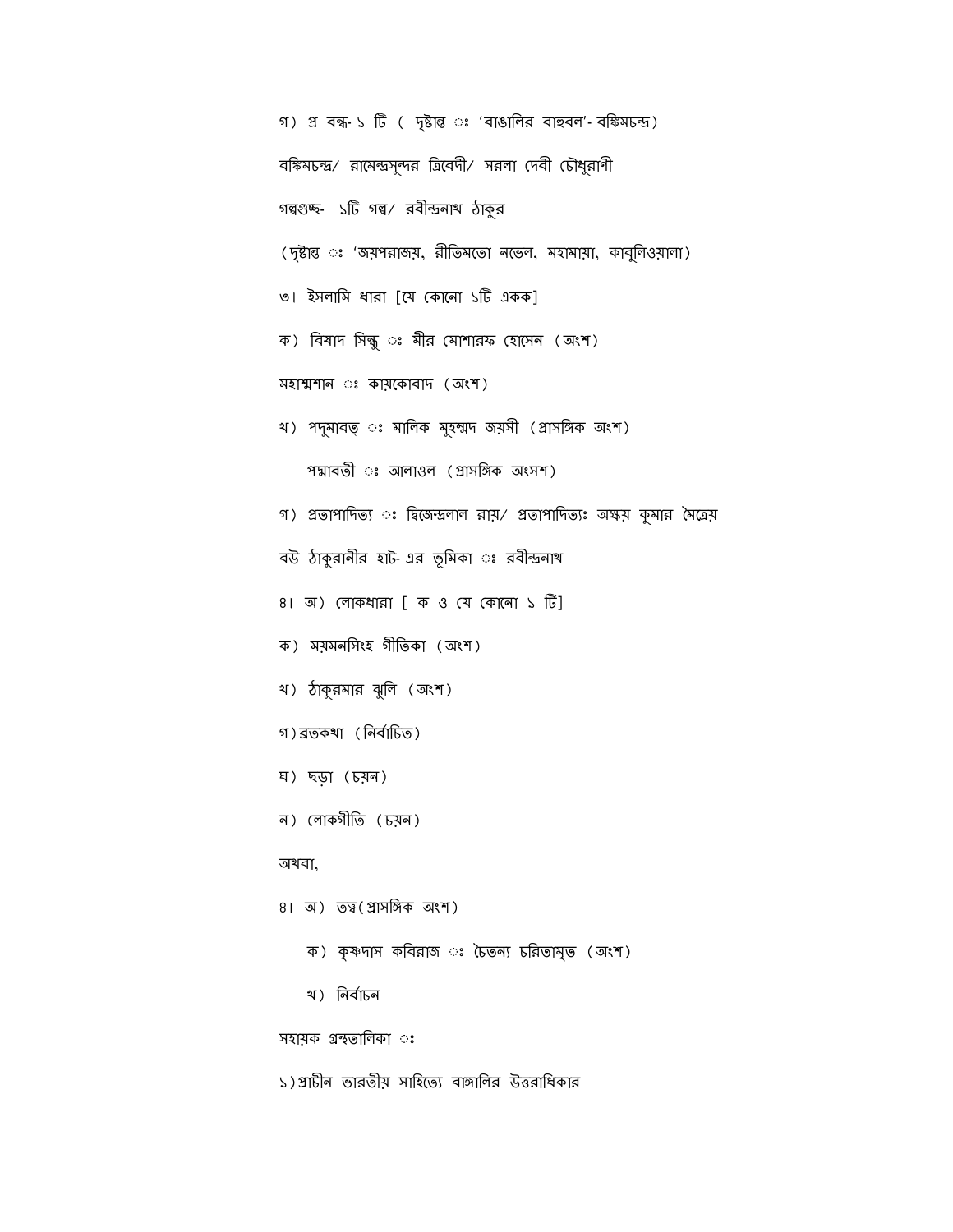(২ খন্ড)জাহ্নবীকৃমার চক্রবর্তী

২)ভাগবত ও বাংলা সাহিত্য ঃ গীতা চট্টোপাধ্যায়

- ৩) উপনিষদের পটভূমিকায় রবীন্দ্রমানসঃ শশিভূষণ দাশগুপ্ত
- ৪) ত্রয়ী ঃ শশিভুষণ দাশগুপ্ত
- ৫) ভারতীয় সাহিত্যের ইতিহাসঃ সুকুমার সেন
- ৬)র্শ্রীরাধার ক্রমবিকাশঃ দর্শনে ও সাহিত্যে ঃ শশিভুষণ দাশগুপ্ত
- ৭) ভারতের শক্তিসানা ও শাক্ত সাহিত্য ঃ শশিভুষণ দাশগুপ্ত
- ৮)বাংলা সাহিত্যের ইতিহাস ঃ সুকুমার সেন

### **OR**

## **Course 4.2b Indian Literary Components in Bangla Literature II**

- 1. Kalidasa
	- a. Shakuntala: Bankimchandra: Miranda, Desdemona & Shakuntala
	- b. Tagore: Shakuntala
	- c. Vidyasagar: *Shakuntala* (Selections)
	- d. Abanindranath: *Shakuntala* (Selections)
	- e. Ritwik Ghatak: *Komal Gandhar* (Film Script)
- 2. Smriti Tradition/Vatsyayan
	- a. *Kamasutram*: Thief of Love (Selections)
	- b. *Gitagovindam*
- 3. Islamic Traditions
	- a. *Vishadsindhu*: Mir Mosarraf Hossain
	- b. *The Great Funeral*: Kaikabad
	- c. Jaisi: *Padmabat*
	- d. *Roots in the Void*
- 4. Heroic Narratives
	- a. *The Chieftain's daughter*: Bankimchandra
	- b. *The dawn of Rajput Life*: Ramesh Chandra
	- c. *The Battle of Plassey*: Nabinchandra
	- d. Bankimchandra, Ramendrasundar Trivedi, Saraladevi Choudhurani: 1 essay each
	- e. Tagore: Short Stories (1 story), 'The Shivaji Festival'
- 5. Popular Traditions
	- a. Ballads from Mymensingh
	- b. *Folk Tales of Bengal* : Lal Behari De / Thakumar Jhuli: Dakshinaranjan Mitra Majumdar
	- c. Popular rhymes and Folk Songs (Selections)
- 6. Theory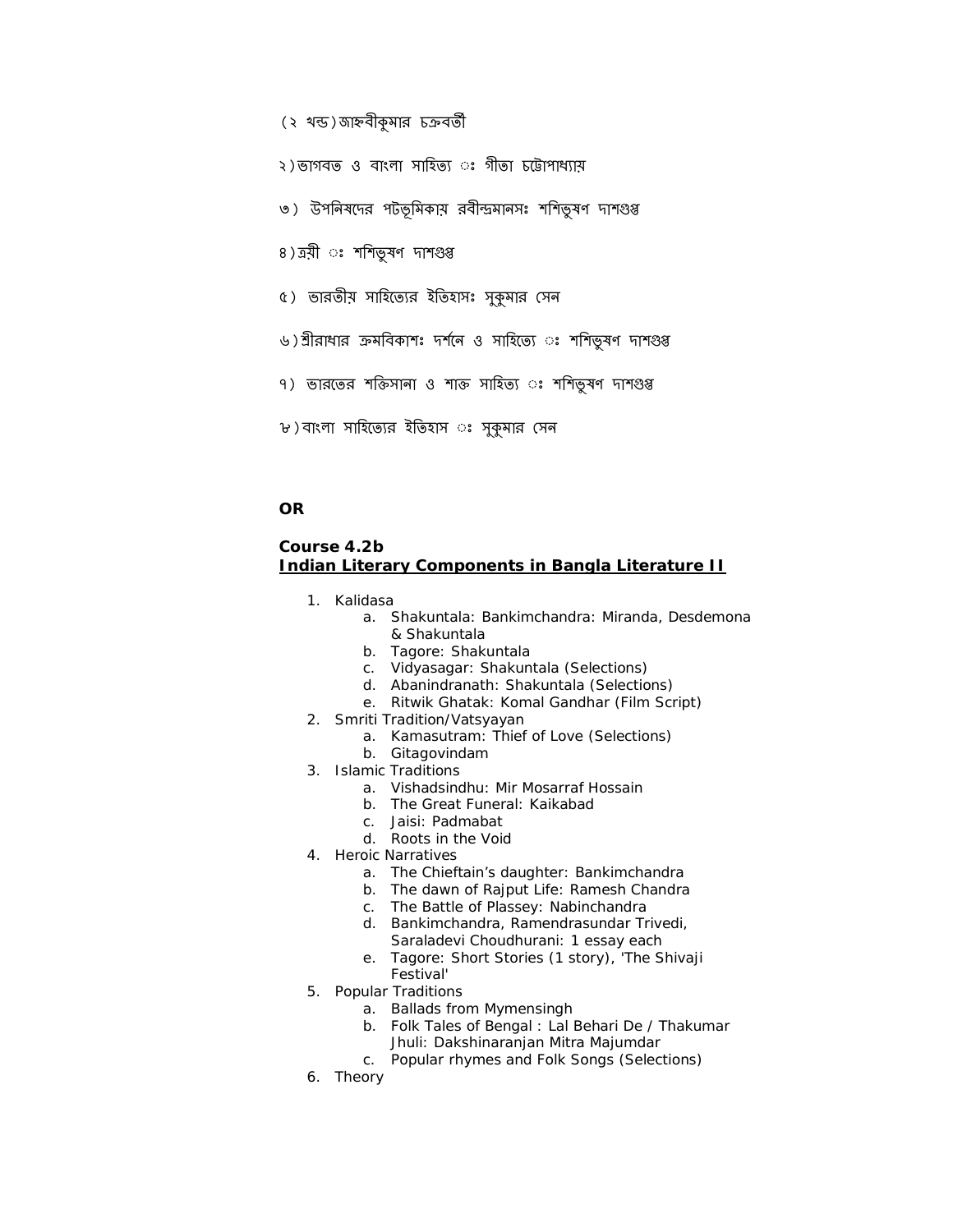### *Chaitanya Charitamrita* : Edward C. Dimock

The aim of these courses is to study how certain ideas, motifs formal techniques etc. belonging to earlier traditions are carried forward and also undergo mutations in later Indian literarylinguistic contexts. Each cluster will comprise a set of texts drawn from various Indian languages

**BA : SEMESTER 5**

**Course 5.1**

### **Comparative Modern Indian Literature I**

Novel (Selections)

Gopinath Mohanty/ Birendra Kumar Bhattacharya/ Phaniswernath Renu/ Yashpal/. Ismat Chugtai/ Qurrutalain Haider Chandu Menon/ Unnava Lakshminarayana/ TS Pillai/ Ashapurna Devi/ Pannalal Patel/ Mulk Raj Anand

Short Stories (selections) Jagadish Gupta/Parashuram/Premendra mitra/Homen borgolain/ Syed Abdul malik/ Mohim Bora/ Santanu Kumar Acharya/ Surendra Mohanty/ Manoj das/ S.H.Manto/ Bhisham Sahni/ Mannu Bhandari/ Rajendra Yadav V.M.Basheer/ Sarah Joseph/Ambai/ M.T.Vasudevan Nair/ Kartar Singh Duggal/ Suresh Joshi/ Meghna Pethe/ Anita Desai

Other Genres Prabodh Kumar Sanyal/Rani Chanda/ Kaka Kalekar / Krishnabhavini Dasi etc

## **Course 5.2 Adhunik Bangla Sahitya I**

পটভূমিঃ উপনিবেশিক অধ্যায়ে আর্থ সামাজিক রূপান্তর [যে কোনো ২ টি]

- ক) প্রবন্ধ ১ টি- রামমোহন/ বিদ্যাসাগর
- খ) বঙ্গদেশে কৃষক'- বঙ্কিম চন্দ্ৰ
- গ) 'শিক্ষার হেরফের'/ 'হিন্দু বিবাহ'-রবীন্দ্রনাথ
- ঘ) প্ৰাচ্য ও পাশ্চাত্য- বিবেকানন্দ
- ২। উনিশ শতকের গল্প উপন্যাস ঃ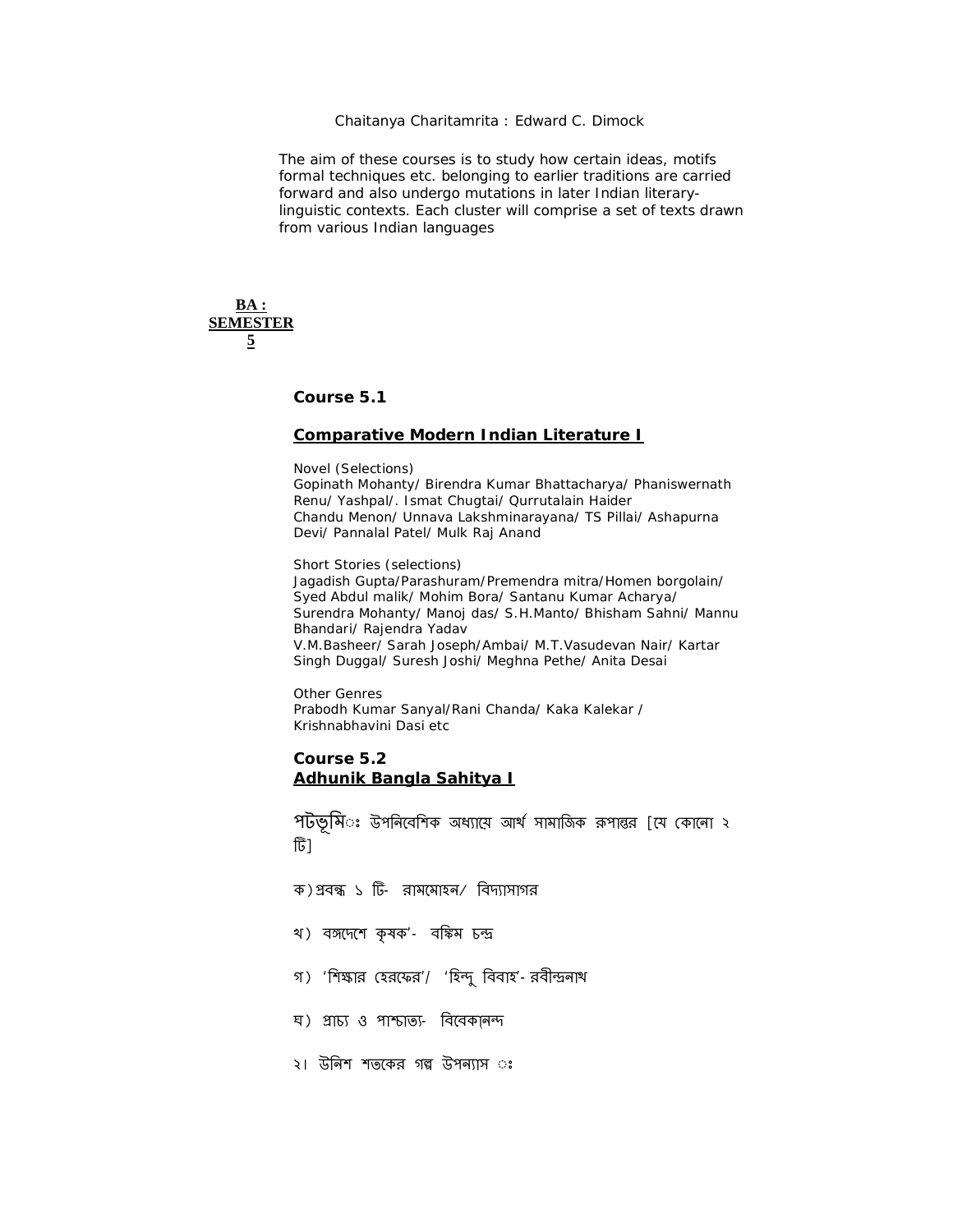ক) বঙ্কিমচন্দ্ৰঃ ১টি উপন্যাস

রবীন্দ্রনাথ ঃ ২টি গল্প

৩। নǙা ও Ƶহসন

ক) (যে কোনো দুজনের রচনাংশ) ঃ

হতোম/প্যারী চাঁদ/ বঙ্কিমচন্দ্র / ভবানী বন্দ্যোপাধ্যায়/ যোগেন্দ্রনাথ /েভালানাথ মুেখাপাধƟায়/ ইȰনাথ বেȱƟাপাধƟায় / ĺকদারনাথ বন্দ্যোপাধ্যায় / ত্রৈলোক্যনাথ মুথোপাধ্যায়

খ) ( যে কোনো একটি)ঃ

বুড়ো শালিখের ঘাড়ে রোঁ / একেই কি বলে সভ্যতা ঃ মধুসূদন

অলীকবাবু ঃ জ্যোতিরিন্দ্রনাথ ঠাকুর

সধবার একাদশী ঃ দীনবন্ধু মিত্র

য্যায়সা কা ত্যায়সা ঃ গিরীশচন্দ্র ঘোষ

আনন্দ বিদায়ঃ দ্বিজেন্দ্রলাল রায়

৪। উনিশ শতকের নাটক (১টি)ঃ

মধূসুদন/ দীনবন্ধু/ গিরীশচন্দ্র /মীর মশাররফ হোসেন / রবীন্দ্রনাথ/ক্ষীরোদ প্রসাদ/ দ্বিজেন্দ্রলাল রায়

৫। উিনশ শতেকর কিবতা (৫Dž, চয়ন)

৬। ʍৃিতচারণ ;

পুরুষদের কথা (চয়ন) (দৃষ্টান্ত ঃ বিদ্যাসাগর,দেবেন্দ্রনাথ, জ্যোতিরিন্দ্রনাথ, বিপিনবিহারি গুপ্ত, রবিন্দ্রনাথ প্রভৃতি)

মেয়েদের কথা (চয়ন) (দৃষ্টান্ত ঃ রামসুন্দ রী, বিনোদিনী, ইন্দিরা দেবী চৌধুরানী প্রমুখ)

৭। অনুবাদ / অনুসরণ ◌ঃ

হেক্টর বধ ঃ মাইকেল মধুসূদন দত্ত

সহায়ক ƣȮ ◌ঃ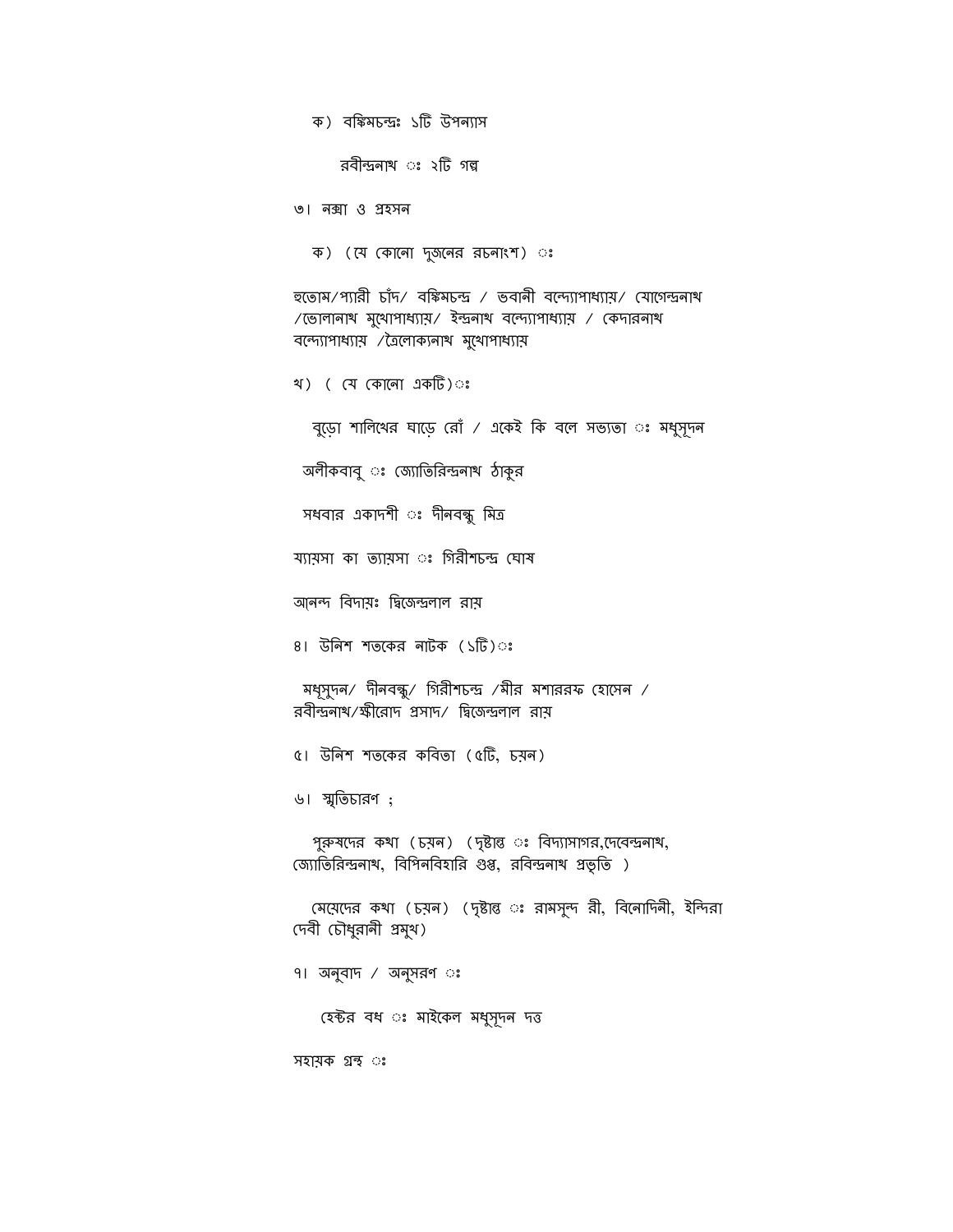- ১) উপন্যাসের কথা ঃ দেবী প্রসাদ ভট্টাচার্য
- ২) বাংলা উপন্যাসের কালান্তর ; সরোজ বন্দ্যোপাধ্যায়
- ৩) আধুনিকতা অ বাংলা উপন্যাস ঃ সত্যেন্দ্রনাথ রায়
- ৪) বাংলা উপন্যাসের আধুনিকতা ঃ অশ্রুকমার সিকদার
- ৫) ছোটগল্পের কথা ; রথীন্দ্রনাথ রায়
- ৬) বাংলা ছোটগল্প ;শিশির কুমার রায়
- ৭) আধুনিক বাংলা কবিতার দিগ্বলয় ঃ অশ্রুকুমার সিকদার
- ৮) মুসলিম মানস ও বাংলা সাহিত্য ঃ আনিসুজামান

## **OR**

### **Modern Bangla Literature In Translation I**

- 1. Background : Colonialism and socio-economic transformations ( any three)
	- a. Rammohun Roy : 1 essay
	- b. Michael Madhusudan Dutta : 'The Anglo Saxon and the Hindu'
	- c. Bankimchandra Chattopadhyay : 'Bengali Literature'
	- d. Sibnath Sastri : *Ramtanu Lahiri O Tatkalin Banga Samaj*
		- [tr. Letrhbridge : Renaissance in
		- Bengal (selections)]
	- e. Vivekananda : *East and West* (selections)
- 2. Epic: Michael Madhusudan Dutta
	- : *Meghanadvadkabya*(selections)
- *3.* Novel : Bankimchandra Chattopadhyay : *Poison Tree/ Krishakanta's Will*
- *4.* Play : Dinabandhu Mitra : *Neeldarpan/Mirror of Indiga Plontevs*
- 5. Poems: 19<sup>th</sup> century Bangla poetry excluding Rabindranath (selections)

# **Course 5.3**

### **'Modernism' in Western Literatures**

A. Post Romantic Poetry

Baudelaire, Rimbaud, Mallarme, Apollonaire, Valery, Henry Michaux, Rilke, Benn, Yeats, Wallace Stevens, Willaim Carlos Williams, Alexander Blok Tristan Tsara, Andre Breton Ezra Pound, Amy Lowell, Yesenin Marinetti, Carra, Settinelli, Mayakovsky Breton, Aragon, Eluard,Auden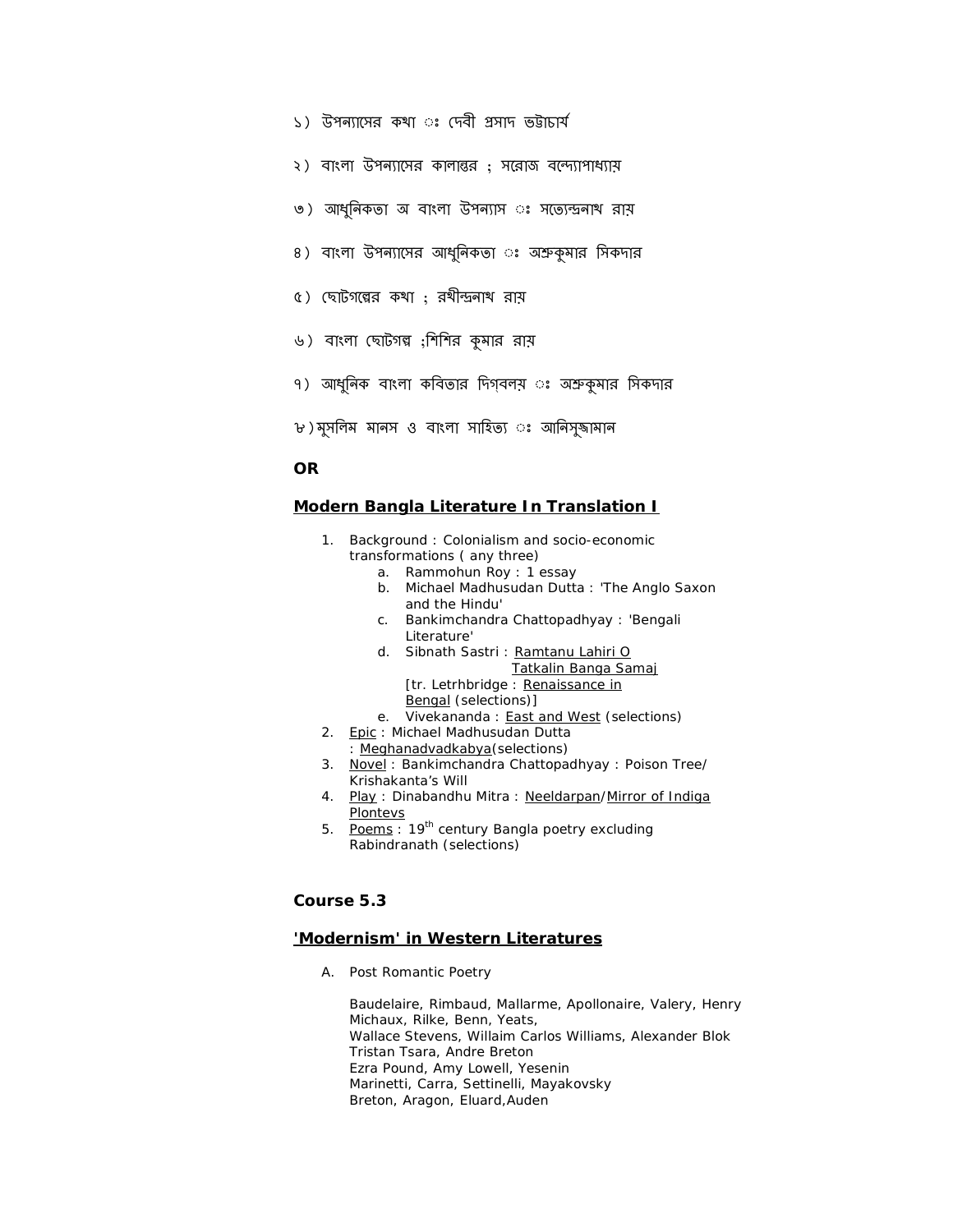Eliot, Dickinson, Plath, Langston Hughes, E.E.Cummings, Ted Hughes, Akhmatova, Dylan Thomas, Spender, Ungaretti, Montale, Jimenez, Lorca, Holub,

- Herbert, Enzensberger B. 'Modern' novel (selections)
	- a. Virginia Woolf / Nathalie Sarraut / Joseph Conrad
	- . b. Kafka/Camus
	- c. Milan Kundera/Italo Calvino
- C. Drama (selections)

Ibsen/ Strindberg/ Chekhov (1 play) Brecht/ Hauptmann ( 1 play) Shaw/ Pirandello/ Sartre/ Eugene O'Neill/ Tennessee Williams/ Arthur Miller( 1 play)

### RECOMMENDED READING

|                            | Marcel Raymond From Baudelaire to Surrealism |
|----------------------------|----------------------------------------------|
|                            | Raymond Williams Drama from Ibsen to Brecht  |
| Malcolm Bradbury Modernism |                                              |
| E.Wilson                   | Axel's Castle                                |

## **Course 5.4**

### **Literatures of Contact**

This course aims to introduce the student to the literary dynamics of cultures in contact – to trace and understand the flows and reinscriptions of theme and genre from one nesting culture to another, and the effects/ consequences of these.

- *1.* Omar Khayyam/ Ghalib/Fitzgerald/ Bachchan RubaiyyatOr Hafiz/ Goethe *East West Divan*
- 2. Modernismo/ Negritude/ Anti poetry (Detailed study of any one movement, with selections from poets based in varied cultures)

For Example : Negritude in Africa, the Caribbean and Brazil, Texts selected from :Claudio Guillen, David Diop, Leopold Sedar Senghor, Aime Cesaire, Tchicaya u Tamsi (NOTE that this is suggested, and is not the only prescribed option) 3. Two plays from any of the following clusters will be taught

Gay ,The Beggar's Opera -Brecht ,Threepenny Opera - Soyinka ,Opera Wonyosi OR Euripedes ,The Bacchae-Soyinka ,The Bacchae of Euripedes OR The Chinese Chalk Circle- Klabund's The Chalk Circle - Brecht, The Caucasian Chalk Circle - Ajitesh

Bandyopadhyay, Kharir Gandi - Badal Sircar, Gandi 4. Novel (selections) Garcia Marquez/ Salman Rushdie/ Amitav Ghosh/ Yasmine Gooneratne/ Shyam Selvadurai/ Uzma Aslam Khan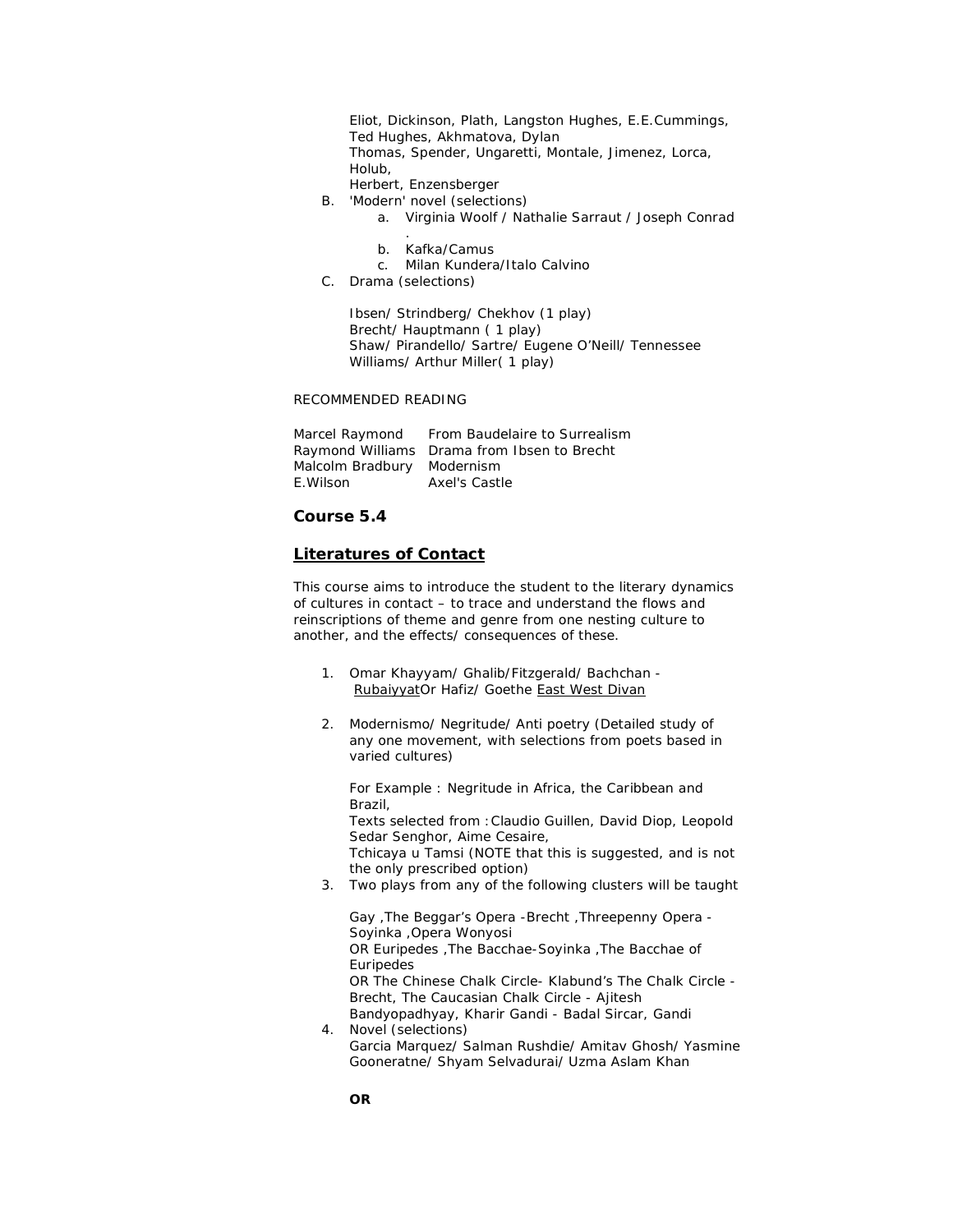# **Course no.5.5**

## **Comparative Cultural Studies**

The aim of this course is to introduce students to key concepts in cultural studies, as well as existing approaches to cultural studies and to develop a comparative approach to the study of culture and inter-cultural contact. The course will include essays relating to conceptual elaboration of the -term "culture" and "literary/"nonliterary "texts..

- the functioning of institution of culture
- popular culture
- cross-culture transactions

8essays, 1 novel, 1 play

2 short stories, 1 prose piece, 6-8 poems

Suggested Readings : Essays

Raymond Williams, "Culture"

Simon During , The Cultural Studies Reader

Adorno and Horkheimer, The Culture Industry : Enlightenment as Mass Deception Roland Barthes, Mythologies

A.K Ramanujan, " Is there an Indian way of thinking?"in collected essays

Jaidev : Selections from the culture of Pastiche

Suggested Reading :

Mohan Rakesh,Andhere Bandh Kamre / Na Aanewala Kaal

Rabindranath Tagore, Chaturanga

Dina Mehta, Getting Away with Murder

Mahaswea Devi, " Choli ke Peeche"

Amitava Ghosh, The Imam and the India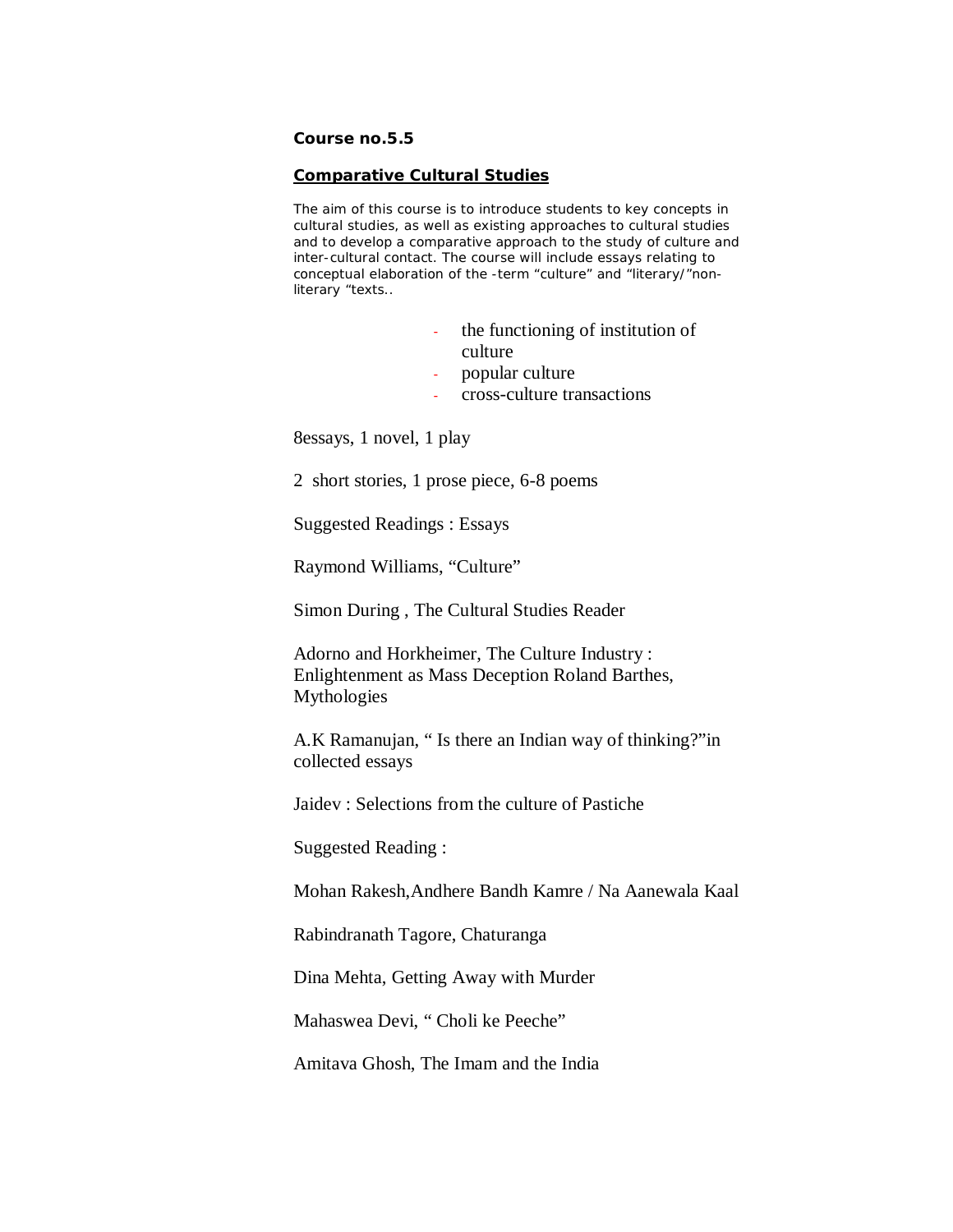## **BA : SEMESTER 6**

**Course 6.1**

# **Language and Literature II (Tamil)**

This course is designed to initiate the learner into a comprehensive sampling of representativeTamil texts of the 20<sup>th</sup> century.

- 1. Paragraph writing
- 2. 10 Proverbs
- 3. 5 Poems (one each by Bharathiar, Manushyaputhiran, Kanimozhi, Vairamuthu, Salma etc)
- 4. 3 short stories (Puthumaippithan/Jeyakanthan, Neela Padmanabhan/ Asokamitran, Sujatha, Ambai etc)
- 5. 2 critical essays (Bharathiyar, K.Kailasapathy etc)

### SUGGESTED READING

*History of Tamil Literature* - M.Varadarasan *Twentieth Century Tamil Literature* - K.Sivathamby Anthology of Tamil Literature

## **Course 6.2 a Adhunik Bangla Sahitya II**

- আধুনিক বাংলা সাহিত্য ঃ ২
- ১। বিশ শতকের উপন্যাস ঃ

রবীন্দ্রনাথ- ১টি

- রবীন্দ্র-পরবর্তী ১টি
- ২। িবশ শতেকর নাটক ◌ঃ
	- রবীন্দ্র- পরবর্তী ১টি
- ৩। িবশ শতেকর ছড়া ও কিবতা (১৫ Dž)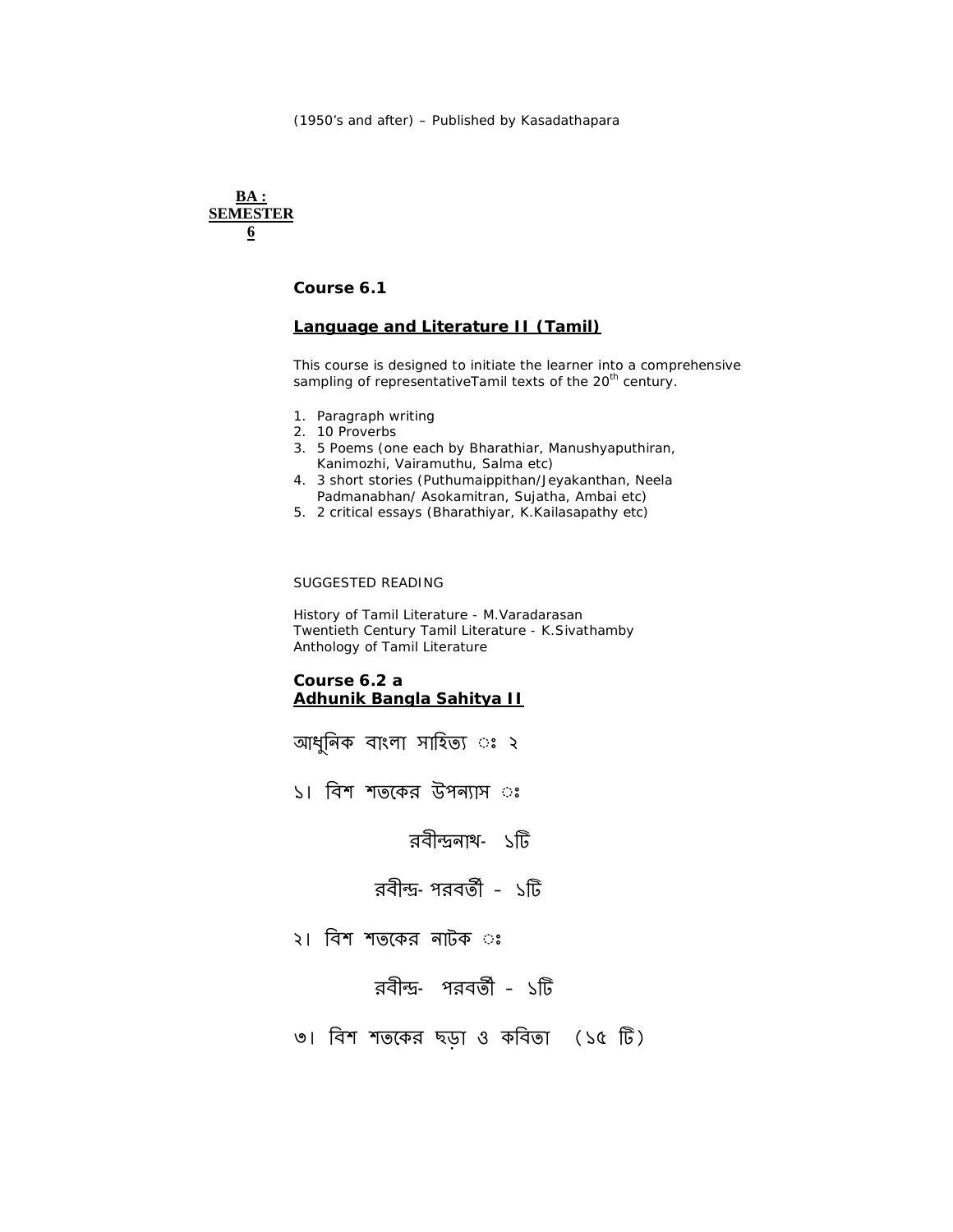(চয়ন) রবীন্দ্রনাথ ঃ ৫টি

রবীন্দ্র–পরবর্তী ঃ ১০টি

৪। বিশ শতকের গল্প

রবীন্দ্রনাথ- ২টি

রবীন্দ্র–পরবর্তী – ৪টি

৫। বিশ শতকের প্রবন্ধ

বিষয় – বাঙ্গালির আত্মসত্তা নির্মাণ (সংকলন)/

'রবীȰনাথ ও উȑর সাধক'- বুȝেদব বসু

৬। উিনশ শতেকর গান ◌ঃ

নিধুবাবু , কবিগান, রবীন্দ্রনাথ থেকে গণনাট্যের গান

(সংকলন)

৭। শিশু সাহিত্য ঃ সংকলন

# **OR**

# **Course no. 6.2 b Modern Bangla Literature in Translation :II**

Novel (selections) Rabindranath,Saratchandra, Manik, Bibhuthibhushan Tarashankar, Satinath

Stories

 Rabindranath Selections from Green and Gold ed. Lila Ray, Rabindranath to Mahasweta Devi ed. K. Pradhan, Modern Bengali Writings ed. B. Bose

Plays : (selections) Badal Sircar / Bijon Bhattacharya /Utpal Dutt / Mohit Chattopadhyay / Debasish Majumdar -1 text

Poetry

 Rabindranath Post- Rabindranath - Recommended text : Voices from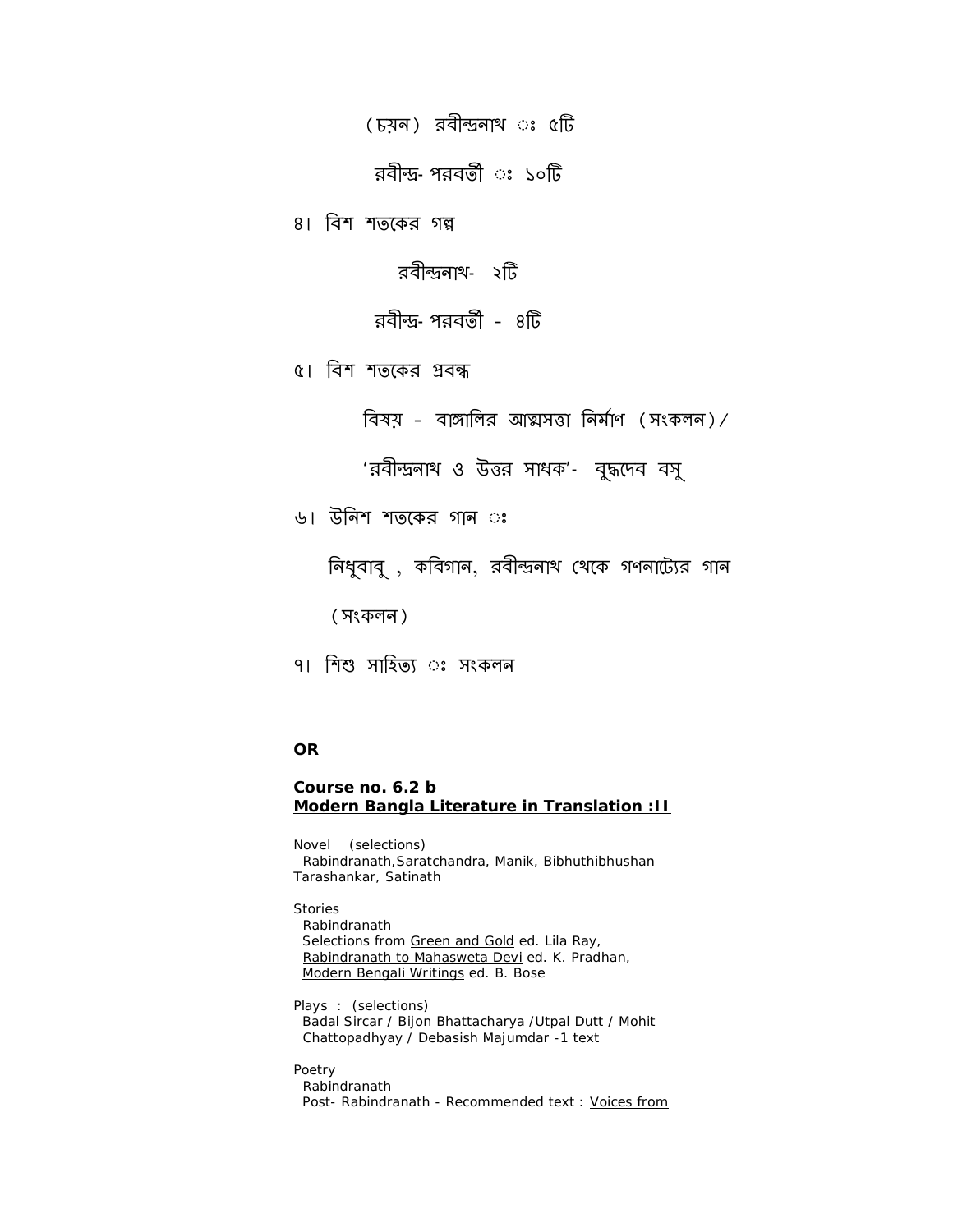Bengal ed. S. Majumdar, S. Chaudhury, M. Bandyopadhyay

Essays Rabindranath Post Rabindranath

SUGGESTED READINGS

- 1. An Acre of Green Grass ed. B. Bose
- 2. The Challenging Decade Lila Ray
- 3. Bengali Literature J.C. Ghosh

## **Course no 6.3 Comparative Modern Indian Literature II**

Drama (selections)

Utpal Dutta/Badal Sircar/ Mohan Rakesh/ Manoranjan Das/ Vijay Tendulkar/ Girish Karnad/ Cho.S.Ramasamy/ Indira Parthasarathy/ G.V.Deshpande/ Mahesh Elkunchuar

Poetry

Selected poems from Modern Indian Literature (ed.K.M.George) : Ramanujan & Dharwadkar eds. Anthology of Modern Indian poetry.

Essays

Selections from Readings from India(ICCR) Selections from Indian Literary Criticism: Theory and **Interpretation** 

## **Course 6.4 Journey through Western and IndianThought**

Journey through Western Thought

This section attempts to introduce the student to the story of western thought through selections from texts by the following authors.

- 1. Plato
- 2. Descartes/Spinoza
- 3. Kant/Nietzsche
- 4. Marx
- 5. Freud/Kristeva
- 6. Simone de Beauvoir
- 7. Rawls/ Russel/Martha Nausbaum/Carol Gilligan

### RECOMMENDED READING

Will Durant, *The story of Philosophy History of European Thought From Socrates to Sartre* Sandra Kemp and Judith Squires, ed. *Feminisms* Martha C.Nussbaum, *Women and Human Development: The Capabilities Approach.* Carol Gilligan*, In a Different Voice: Psychological Theory and Women's Development* Maggie Humm, ed. *Feminisms: A Reader*

Journey through Indian Thought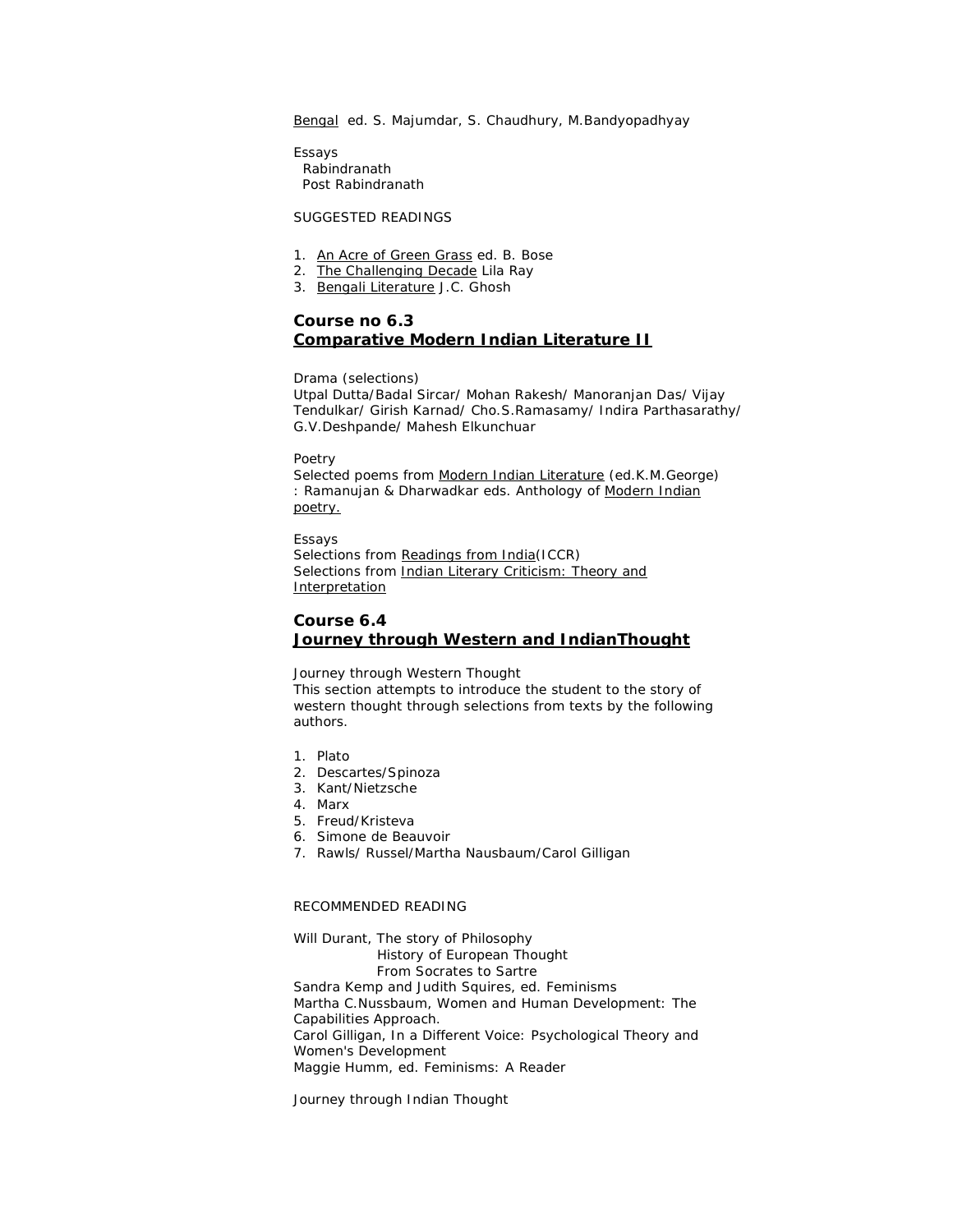This course introduces the student to the various trajectories of Indian thought through texts on the following themes.

- 1. Plato
- 2. Artha
- 3. Kama
- 4. Mokshya
- 5. Jaina/Buddha/Lokayata
- 6. Islam
- 7. Modern Thought

### RECOMMENDED READING :

|               | Sources of Indian Tradition Volume L & II     |
|---------------|-----------------------------------------------|
| R.K Mookherji | The Fundamental Unity of India,               |
|               | Ed. K.M.Munshi Indian Inheritance, 3 Volumes, |
| P.N. Bose     | Epochs of Civilisation                        |
| P.N. Bose     | A History of Hindu Civilisation Under the     |
|               | British Rule, 3Volumes.                       |
|               | ICCR, Introducing India                       |
|               | ICCR, Vision of India                         |
|               | ICCR, Readings from India                     |
|               |                                               |

**Or**

## **Course no. 6.5**

### **Literature and the Other Arts**

The mutual illumination of literature and the other arts has been a significant feature in the history of cultures. There are instances of direct transpositions, mutations in indigenous forms due to contact, and the emergence of relatively novel modes of expression as well. This course aims to address the relationship between literature & the other arts in these variations.

### *\*Course Outline*

- **A)** Theoretical Perspectives (8 lectures) on the mutual relationships between literature and the other arts, especially in terms of aesthetics, periodization and historiography. These will include selections from Bharata and Aristotle, and later works like those of Lessing, Wellek, Kapila Vatsyayan, Sisir Kumar Das etc.
- **B)** One module from each of the following sections will be offered each semester. Each module will be preceded by lectures introducing ways of "reading" the respective art form in relation to literature:

### *Section I*

1. Literature and the Visual Arts: Bhakti Poetry and Miniature Paintings (ragamala, etc.) / Fiction and Painting (eg. Stories of the Bengal Famine and Zainul Abedin and Somenath Hore) / William Blake (poetry and engravings) / European Renaissance: Literature and Art, etc.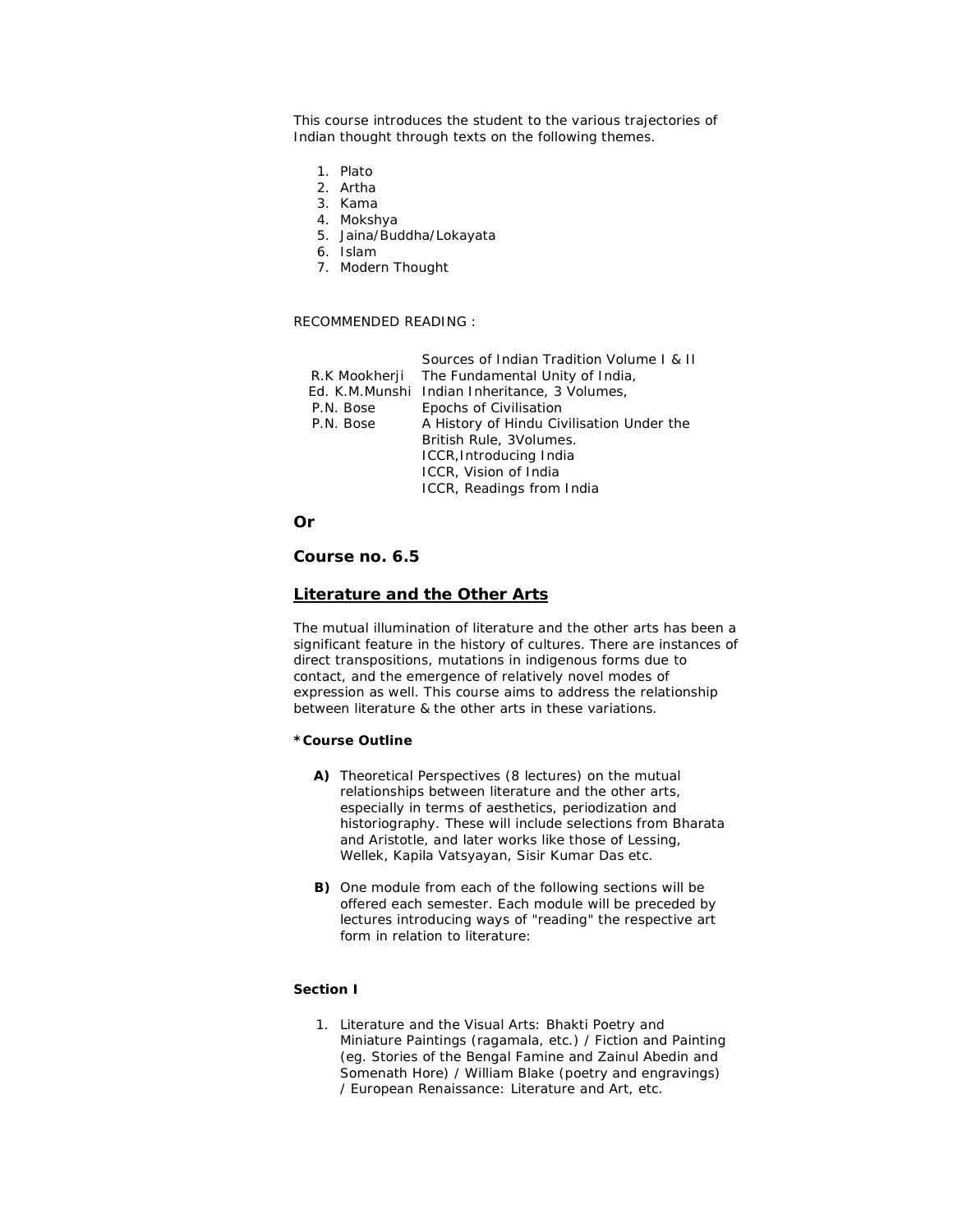- 2. Literature and Music: Bhakti and/or Sufi Poetry and Music / African-American fiction and poetry and the Blues etc
- 3. Literature and Dance: Poetry and Bharatnatyam etc;
- 4. Literature and Architecture: Medieval Indian Poetry and Architecture / Terracotta temples / etc.
- 5. Literature and Composite Forms: *Patachitra* / *Bratakatha* /*Panchali* / Tagore's *Nrityanatya* etc.

### *Section II*

1. Literature and Film (Film Scripts may also be read in relation to film or literature, and may also include discussions of music.): *Devdas* (Saratchandra, Pramathesh Barua) / *Teetash Ekti Nadir Naam* (Mallya Barman, Ghatak) / *Pather Panchali/Apu Trilogy*(Bibhutibhusan and Ray) / *Charulata/Nashta Nir* / *Sadgati*/*Shatranj Ke Khiladi* (Premchand and Ray) / *Macbeth*(Shakespeare, Orson Welles, Kurosawa, *Maqbool* ) / *A Passage to India* (Forster and Lean) / *Romeo and Juliet*(Shakespeare, Zefferelli, Luhrman) / *Xala* (Ousmane) /*the Harry Potter films* / etc..

## *Section III*

- 1. Literature and the Culinary Arts: The culinary arts as metaphor, as analogy, as inspiration. Texts can include: Claude Levi-Strauss, *The Raw and the Cooked*; excerpts from Bharata, *Natyasastra*; Jean-Anthelme Brillat-Savarin, *The Physiology of Taste*; novels like Laura Esquivel's *Like Water for Chocolate*, and other texts.
- 2. Literature and Comic Books/Graphic Novels:
- 3. Literature and Printing: How printing "canonizes" literature - Western and Indian contexts, etc
- 4. Literature and the Electronic Media:

### SUGGESTED READING

Bharata, *Natyasastra* Aristotle, *Poetics* Nandikesvara, *Abhinayadarpana* Kapila Vatsyayan, Selections S.K. Das, Selections Rene Wellek, Selections Lessing, *Laocoon* Herbert Read, *The Meaning of Art* Walter Pater, *The Renaissance* Goran Hermeren , *Influences in Art & Literature* Arnold Hauser, *Social History of Art*, 4 vols. S.C Deva, *Music of India*